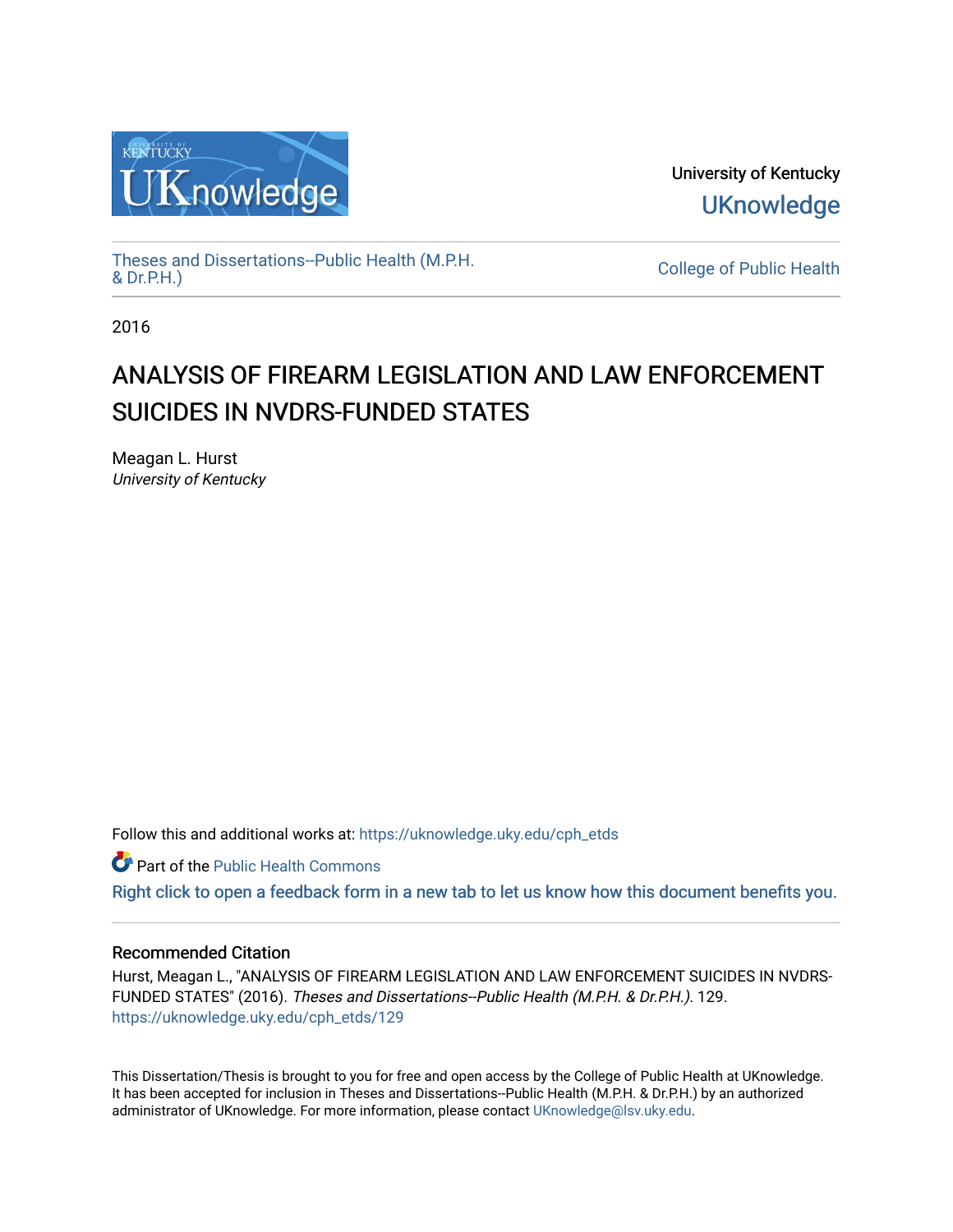## STUDENT AGREEMENT:

I represent that my capstone and abstract are my original work. Proper attribution has been given to all outside sources. I understand that I am solely responsible for obtaining any needed copyright permissions. I have obtained needed written permission statement(s) from the owner(s) of each third-party copyrighted matter to be included in my work, allowing electronic distribution (if such use is not permitted by the fair use doctrine) which will be submitted to UKnowledge as Additional File.

I hereby grant to The University of Kentucky and its agents the irrevocable, non-exclusive, and royalty-free license to archive and make accessible my work in whole or in part in all forms of media, now or hereafter known. I agree that the document mentioned above may be made available immediately for worldwide access unless an embargo applies.

I retain all other ownership rights to the copyright of my work. I also retain the right to use in future works (such as articles or books) all or part of my work. I understand that I am free to register the copyright to my work.

## REVIEW, APPROVAL AND ACCEPTANCE

The document mentioned above has been reviewed and accepted by the student's advisor, on behalf of the advisory committee, and by the Director of Graduate Studies (DGS), on behalf of the program; we verify that this is the final, approved version of the student's capstone including all changes required by the advisory committee. The undersigned agree to abide by the statements above.

> Meagan L. Hurst, Student Steven Browning, PhD, MSPH, Committee Chair Corrine Williams, ScD, MS, Director of Graduate Studies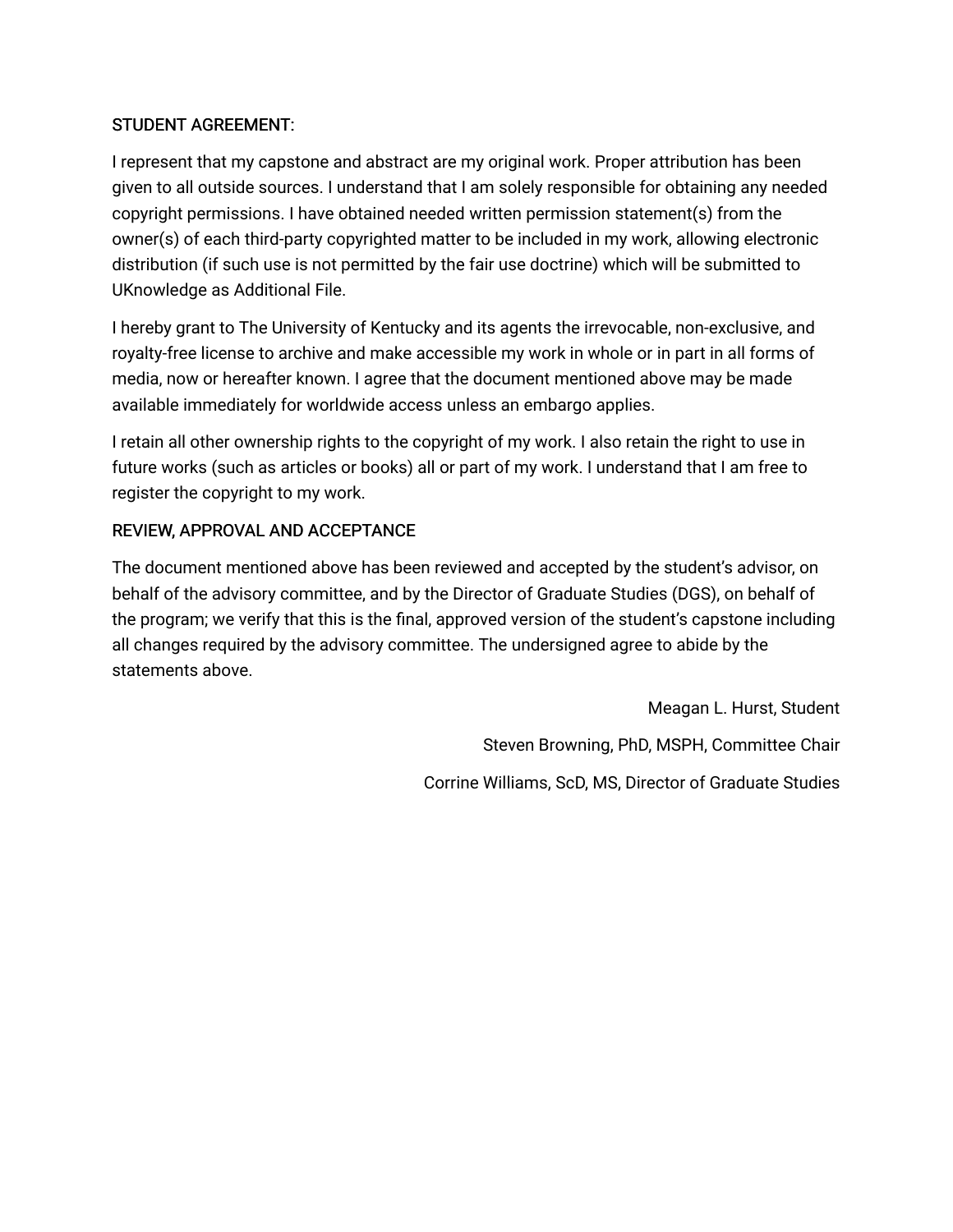## **ANALYSIS OF FIREARM LEGISLATION AND LAW ENFORCEMENT SUICIDES IN NVDRS-FUNDED STATES**

## **CAPSTONE PROJECT PAPER**

**A paper submitted in partial fulfillment of the requirements for the degree of Master of Public Health in the University Of Kentucky College Of Public Health**

**By**

**Meagan L. Hurst, B.S., CHES**

**Winchester, KY**

**Lexington, Kentucky**

**June 28, 2016**

Steven R. Browning, Ph.D. Chair

**\_\_\_\_\_\_\_\_\_\_\_\_\_\_\_\_\_\_\_\_\_\_\_\_\_\_\_\_\_\_\_\_\_\_**

\_\_\_\_\_\_\_\_\_\_\_\_\_\_\_\_\_\_\_\_\_\_\_\_\_\_\_\_\_\_\_\_\_\_

\_\_\_\_\_\_\_\_\_\_\_\_\_\_\_\_\_\_\_\_\_\_\_\_\_\_\_\_\_\_\_\_\_\_

Glyn Caldwell, Ph.D.

Sabrina Brown, DrPH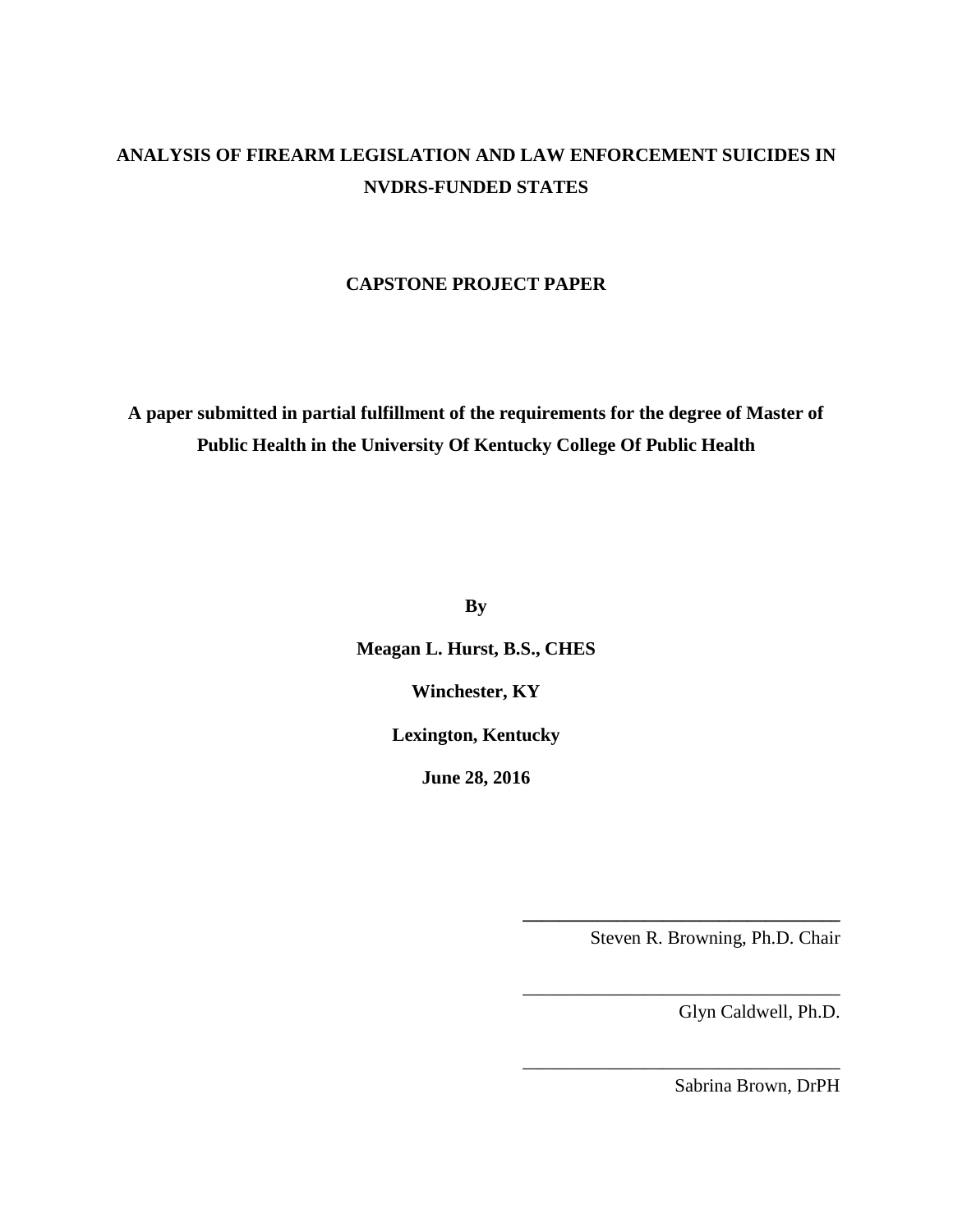## **TABLE OF CONTENTS**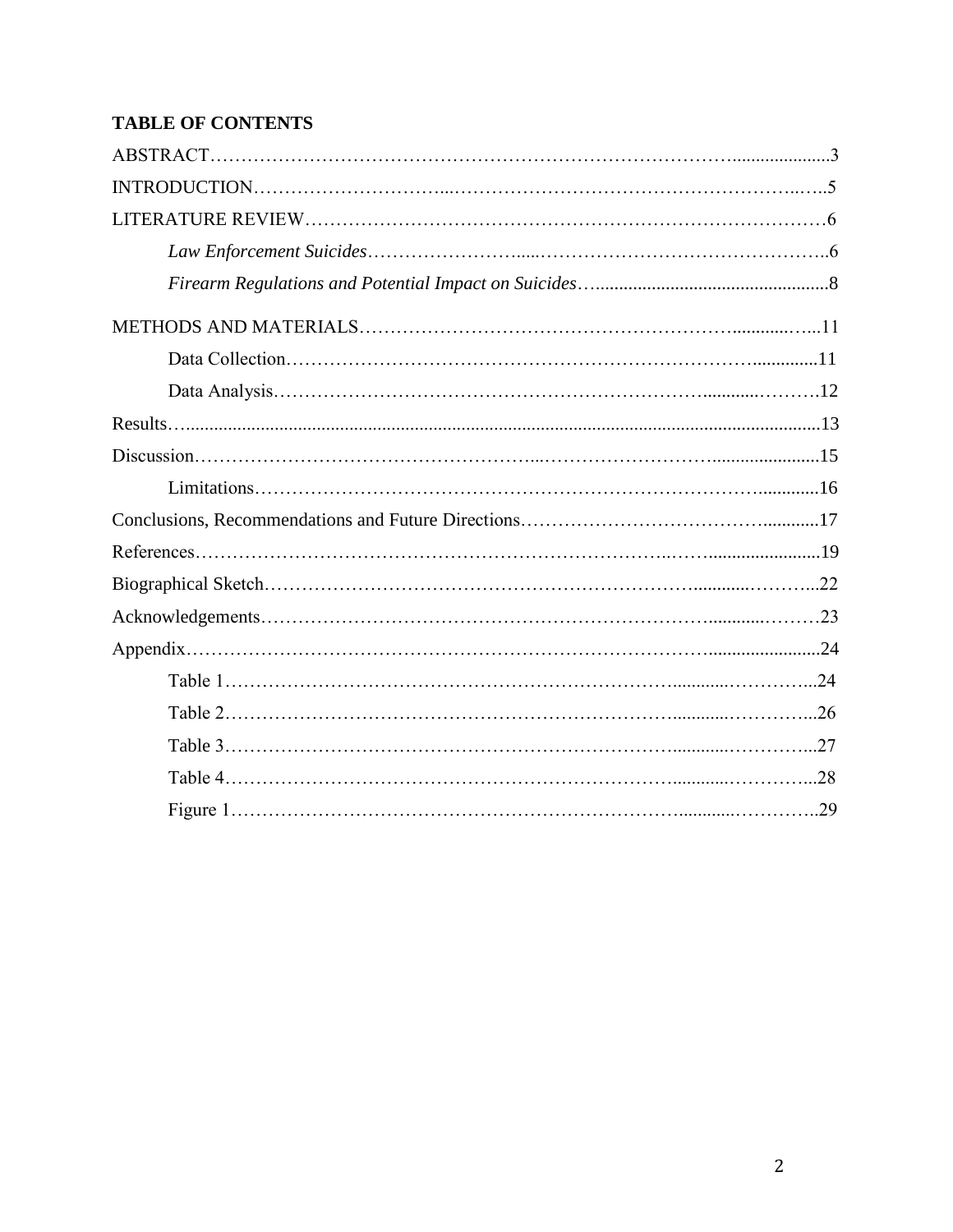#### **ABSTRACT**

#### **BACKGROUND:**

The purpose of this study was to evaluate firearm-related suicides among law enforcement members and identify potential differences between decedents and firearm legislation grades from National Violent Death Reporting System (NVDRS) funded states

#### **METHODS:**

Descriptive and regression analyses were conducted using suicide data from 820 decedents who worked within law enforcement at the time of death. Data were collected over a ten-year period (2003-2013) from the NVDRS. Multivariable logistic regression and Pearson's chi-square were used to identify if differences existed among firearm-related suicides and other means using variables such as age, marital status, occupation, mental health, and firearm legislation scores. Backwards elimination was used to find the best fitting model.

#### **RESULTS**

Due to missing data among the sample, 40 cases were removed, yielding a final sample size of 820. Of reported suicides, 678 (83%) died by firearm while 142 (17%) used other means. Individuals aged 66 and older had more than 2.5 times the odds of dying by suicide with a firearm compared to those aged 36-50. Occupation, while not statistically significant, showed a protective effect among corrections officers and those listed as "other" compared to members in leadership positions. Mental health status displayed a protective effect among law enforcement suicides. Analysis of the key variable of interest, firearm legislation scores, showed a statistical association between firearm suicides and the lowest firearm legislation score (OR=1.83, pvalue $<0.05$ ).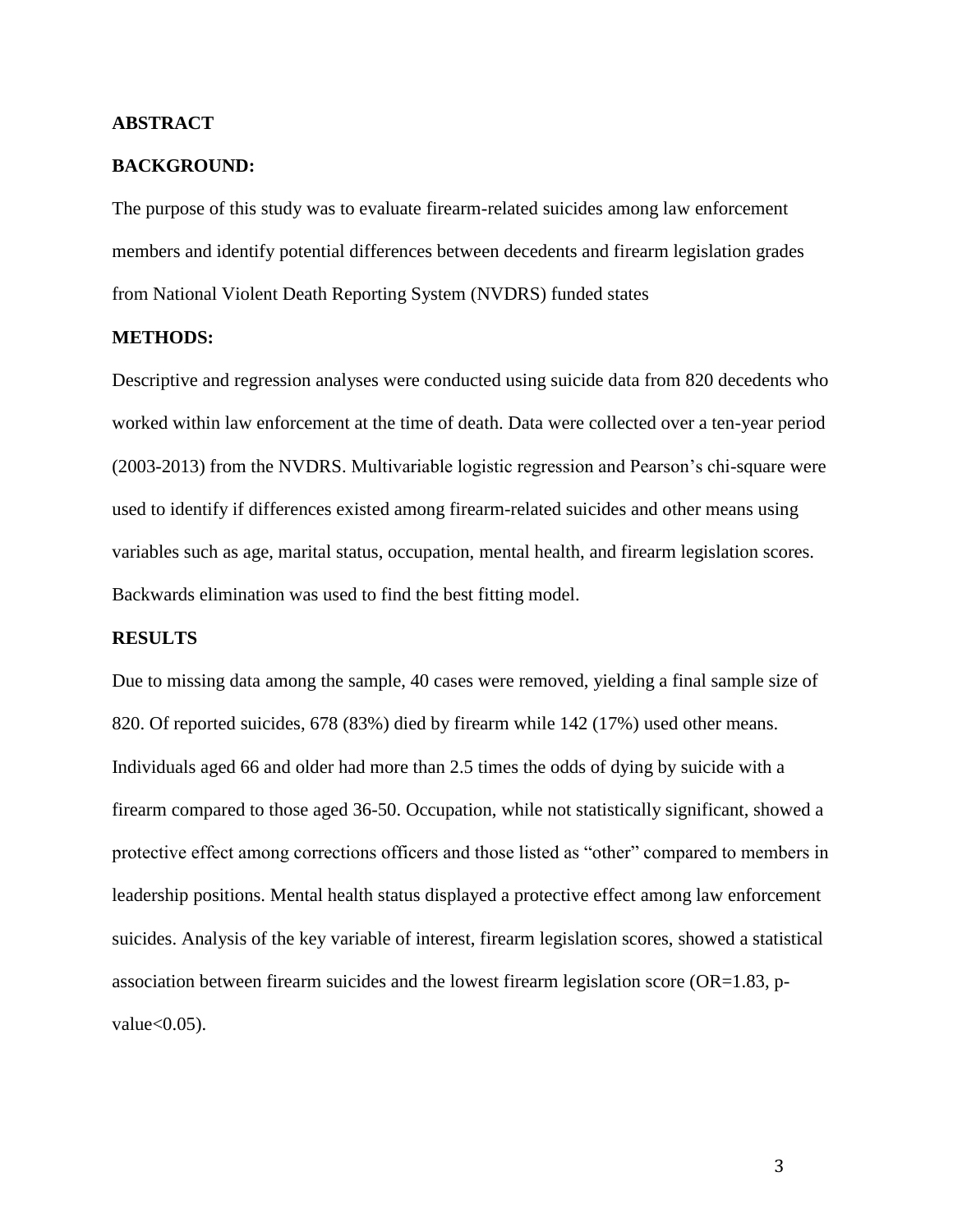## **CONCLUSIONS**

No statistically significant correlation was identified between occupation and firearm-related suicides. Findings indicate that states with the lowest scores on firearm legislation increased the odds of firearm suicides versus use of other methods. Recommendations include: (1) review of current regulations among states with low firearm regulations to prevent firearm access, (2) increase and improve mental health services provided to law enforcement members, and (3) regulate reporting mechanisms for NVDRS data entry.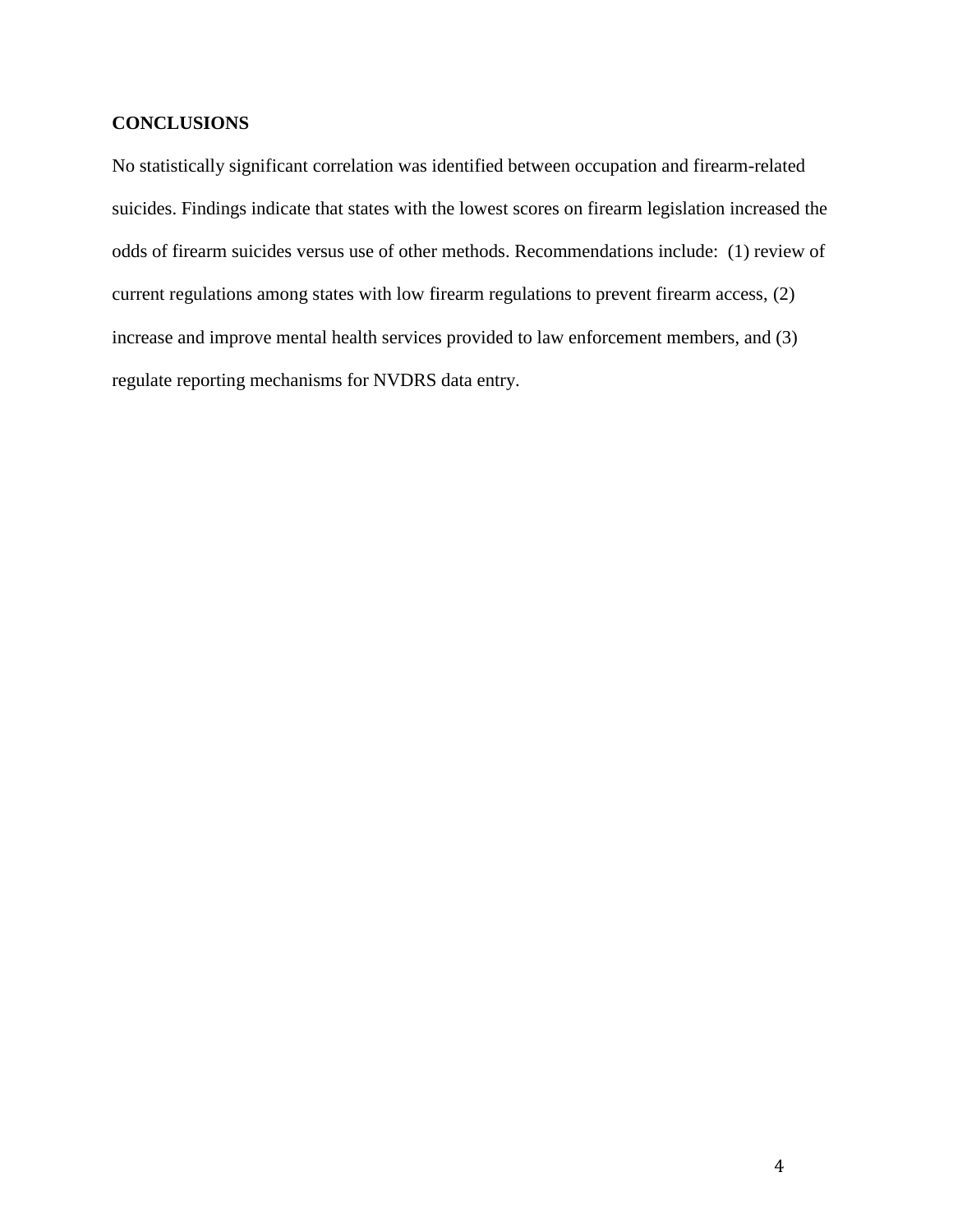#### **Introduction**

In 2013, suicide was the tenth leading cause of death among Americans of all ages.<sup>1</sup> Males are four times more likely to die of suicide than females.<sup>2</sup> Males and females alike are all vulnerable to the mental, physical and emotional stressors that one may face prior to the event; however this study seeks to identify the risks a particular occupation, law enforcement, may play in suicide occurrence nationwide.

Law enforcement has long been assumed to carry the heavy burden of increased suicide among its members, however significant research supporting this assumption is lacking. $8$  One study found that 18.1 per 100,000 members of law enforcement will die of suicide each year, yet researchers continually argue that this occupation alone does not have a more predisposing risk compared to others. <sup>3</sup> While most risk factors are unavoidable, such as age, sex and race; one potentially influential risk is firearm legislation. Firearm legislation is a sensitive subject in today's society. Popular belief is that increased gun control will impact rates of mass shootings and suicides across the United States, despite very few studies having been conducted to support that notion. Nationally, it has been recognized that firearm legislation could impact suicide rates; however few studies could be identified that seek to find significant risk among such highly susceptible populations.

Few studies have been conducted on firearms due a 10 year ban on firearm research, however the recent executive order issued by President Obama to lift the research ban may contribute to a greater idea of firearm impact on society. With the President's executive order, federal agencies such as the CDC, Institute of Medicine and National Research Council would be charged to improve the knowledge of causes of firearm violence, prevention interventions and reduction strategies to decrease the burden on public health. The intervention of these agencies could not only strengthen the war on firearms, but improve the existing data gathered on firearm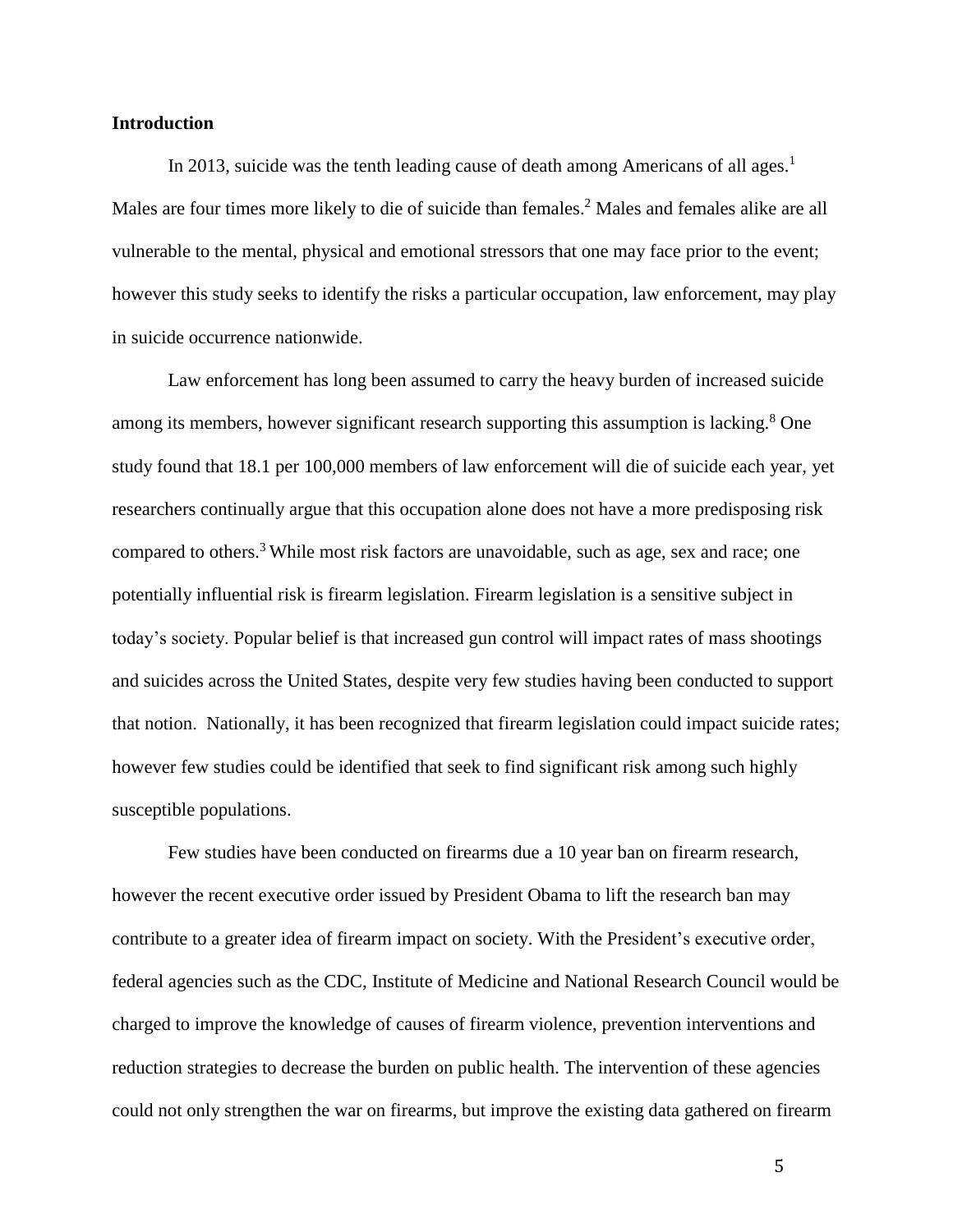violence occurrence, identify data that is lacking within violent death records and provide a more credible source of data for extensive literature.<sup>33</sup>

When reviewing current research conducted among NVDRS reporting states, it is fairly evident that a suicide epidemic has occurred over time within these regions. In all 18 states, suicides outnumbered homicides, with three states having five times the number of homicides (Alaska, Oregon and Utah). Some states displayed far worse firearm-related suicide rates than others, such as Alaska, Kentucky and Oklahoma all of which reported firearms being used in more than 60% of reported suicides. Many of the states also displayed patterns among decedents when reviewing other predisposing risk factors, such as mental health and denoted intimate partner problems. About 34% of decedents within the NVDRS database were diagnosed with a mental health problem; however rates varied by state, with some states only reporting less than 15% and others greater than 50%. On average, 28% of suicide victims within the 18 reporting states were identified as having problems with an intimate partner prior to the event. $34$ 

The main study hypothesis is that a lack of increased state level regulation of firearms (i.e., inclusion of policies such as background checks, dealer regulations, gun owner accountability, waiting periods) will result in higher rates of firearm suicides among this highly susceptible population. The study seeks to determine if an association exists between increased firearm-related suicides among law enforcement members who live within low scoring legislation states. A low score is defined as states that receive grades of F-C (numeric scores of 0-5) as scored by the Law Center to Prevent Gun Violence and the Brady Campaign. Additional analysis into which risk factors contribute to these suicides is also of interest and will be examined as part of the bivariate and logistic regression analyses. Variables that will be considered throughout the study are age, sex, race, ethnicity, marital status, education level, denoted mental health change, altercation, physical health problem and firearm legislation score.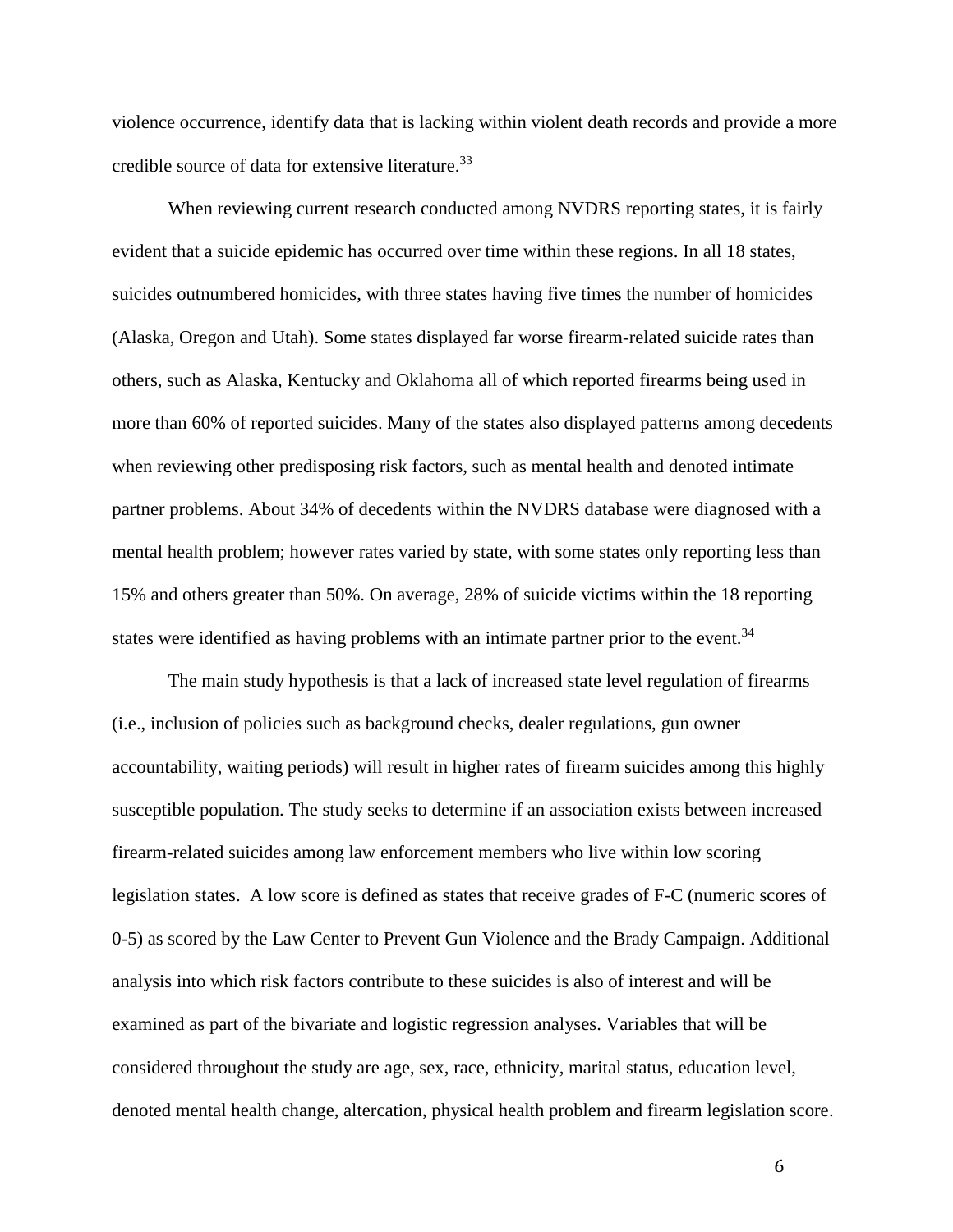#### **Literature Review**

The following review of recently published literature is a brief summary of concepts such as mental change, physical status, intimate partner violence and gun law severity as they pertain to potentially higher rates of law enforcement suicides. The review also seeks to provide greater insight into the world of gun ownership and availability across 18 states that are funded by the CDC to report violent death data to the NVDRS. The publications found within this review are from various sources, ranging from journal articles, doctoral theses and books and were also found through differing databases including OMICS, PubMed and the National Criminal Justice Reference Service. Key words used to build this literature review include: law enforcement officer, police officer, sheriff, deputy, suicide, gun, firearm, violence, firearm legislation, NVDRS, depression, intimate partner violence, and substance use.

#### *Law Enforcement Suicides*

Law enforcement as an occupation has drawn national media attention due to the risk of death in many forms, but rarely recognizes suicides. Upon reviewing other sources of literature, one will find some shy away from mentioning suicide among this population due to the "masculinity" that is expected among its members. Bergen, Deutch and Best, authors of "Police Suicide: Why are the rates in some places so low?" present a number of reasons why suicide rates may differ among various locations. Law enforcement members typically discover their fallen colleagues therefore, death scene investigations are sometimes interpreted differently to save the deceased's dignity.<sup>4</sup> This assumption is commonly seen as a theory among criminal justice researchers. 5

Violanti, a prominent researcher in the field of criminal justice, analyzed suicides among various sized departments and suggests that falsifying deaths on medical records is nothing but a conspiracy theory. To prevent falsification, constant surveillance of the media as well as the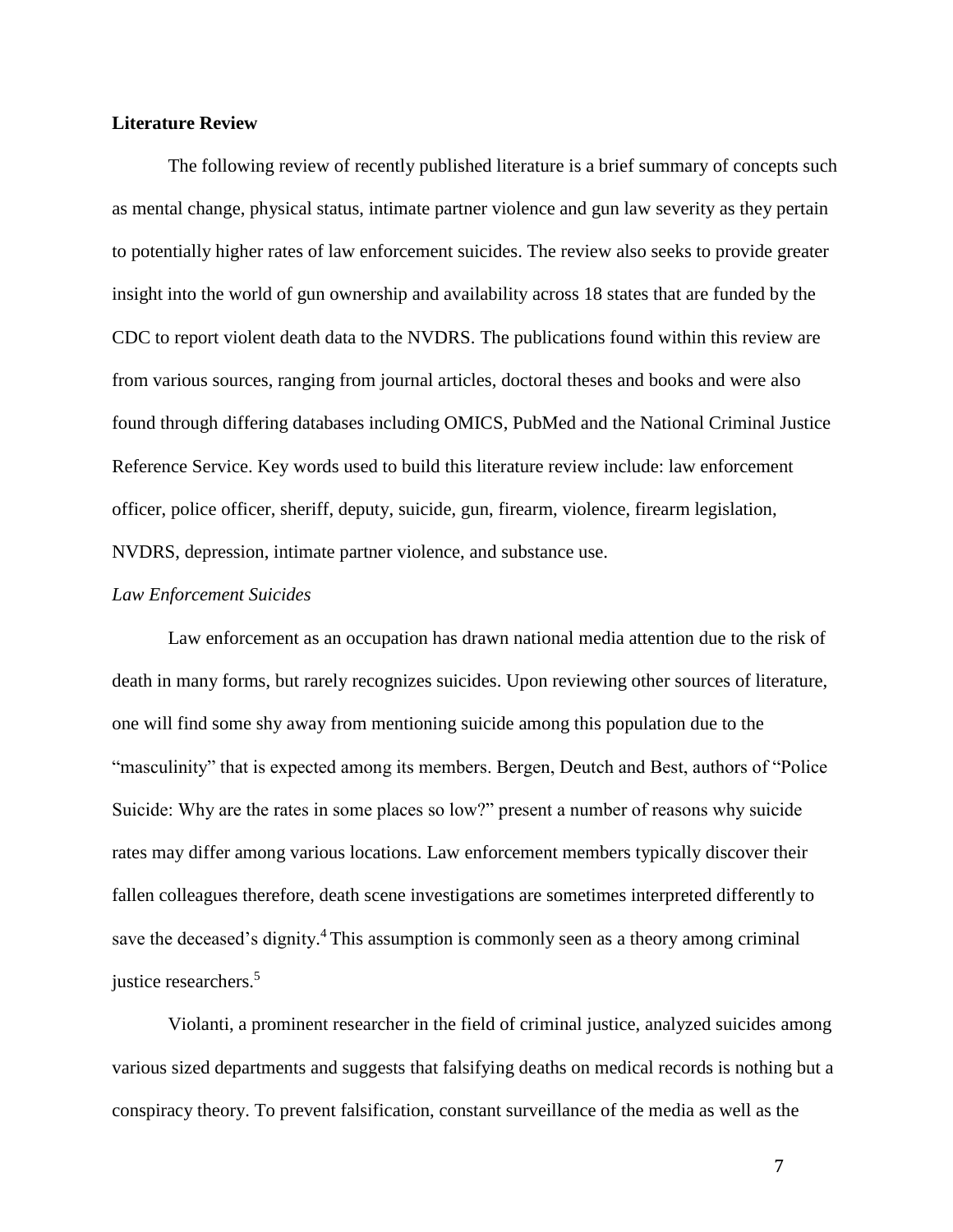police union is needed.<sup>5</sup> Federal mandates as outlined by Lynzy Wright, indicate that under no circumstance is a police officer suicide to be reported as anything other than what it is. This further supports that the collection of data regarding suicide rates in law enforcement can be tedious at best and make it almost impossible to calculate true rates.<sup>6</sup> Researcher Michael Campion also made note of the victimization that typically occurs among law enforcement when suicides do occur. As numerous media outlets flock to report headlines that focus on the troubled past of the law enforcement member, few take a moment to reflect on the success and contributions they had once made in the line of duty.<sup>7</sup>

Throughout the literature, the comment "more officers die by their own hand than are killed in the line of duty" is mentioned on numerous occasions.<sup>8</sup> Researchers Violanti, Vena and Marshall found that male police officers alone have a suicide risk of 8.3 times that of homicide and 3.1 times that of work accidents.<sup>9</sup> Risk factors continually bombard these men and women as they face numerous traumatic events throughout the course of the day.  $10, 11$  Extensive research into appropriate counseling services and prevention methods would be of great benefit to the officer and are highly supported in the literature.

While the statement that more police officers die by suicide than by other means is often referenced; the importance of prevention and availability of mental health services play a vital role in the decrease of suicide rates among the study population. In the research conducted by Vermette and coworkers, primary analysis found that catering services to the needs and capacities of officers worked efficiently within the sample population. In this study, researchers identified that while level of education had little impact on study outcomes, officers reported services should provide more mental health education.<sup>12</sup> The International Association of Chiefs of Police (IACP) assembled a resource guide for developing mental health service teams geared towards preventing law enforcement suicides. A main concept of the guide is to help officers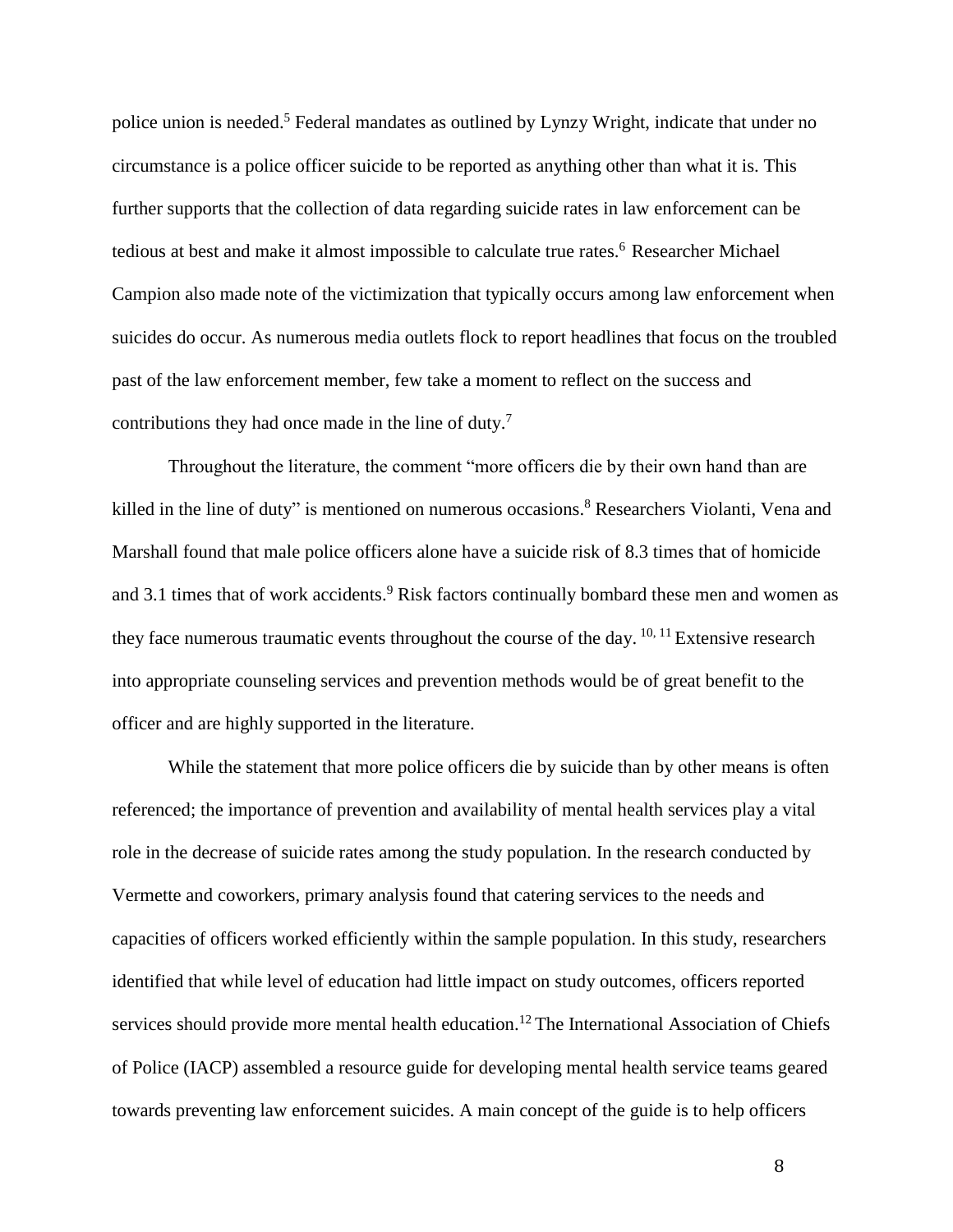assisting colleagues to distinguish between anxiety and depression. To do so, the IACP has developed protocols on how to assist in different situations that may occur. Individuals who have participated in the numerous symposiums have found the services provided by the IACP valuable and provide individuals the opportunity to identify room for change in mental wellness services.<sup>13</sup>

In 1997, Violanti stated that in some circumstances, officers who do not have the ability to handle physiological strain, therefore they internalize and repress emotions instead of using coping mechanisms. These reactions can increase suicidal ideation or suicide. Further analysis into mental health status is of particular concern in all suicides, however for law enforcement deaths the risk poses significant interest as it can allow researchers to build stronger mental health services to for suicide prevention.<sup>14</sup>

One study conducted by O'Hara, Violanti and colleagues examined risk factors contributing to law enforcement suicide. Researchers found that males and females had steady rates when compared across three year periods (2008, 2008 and 2012). Clustering occurred more often in one age group (40-44) and among officers of lower rank. The study also noted that California and New York had the highest frequency of police suicide rates. This study further showed that mental health status and/or job stress are not the only factors that can impact ones decision to end their life, but location as well.<sup>15</sup>

#### *Firearm Regulations and Potential Impact on Suicides*

On average, more than 100 Americans die each day by suicide.<sup>2</sup> Kellerman, et al. determined that possession of a firearm lead to a 4.8 time risk increase for dying by firearmrelated suicide.<sup>16</sup> With these alarming figures, it is vital that local, state and federal political leaders work to evaluate all viable options to decrease the opportunity for self-injury by use of firearm. One option in particular, firearm regulation, has been identified in numerous studies as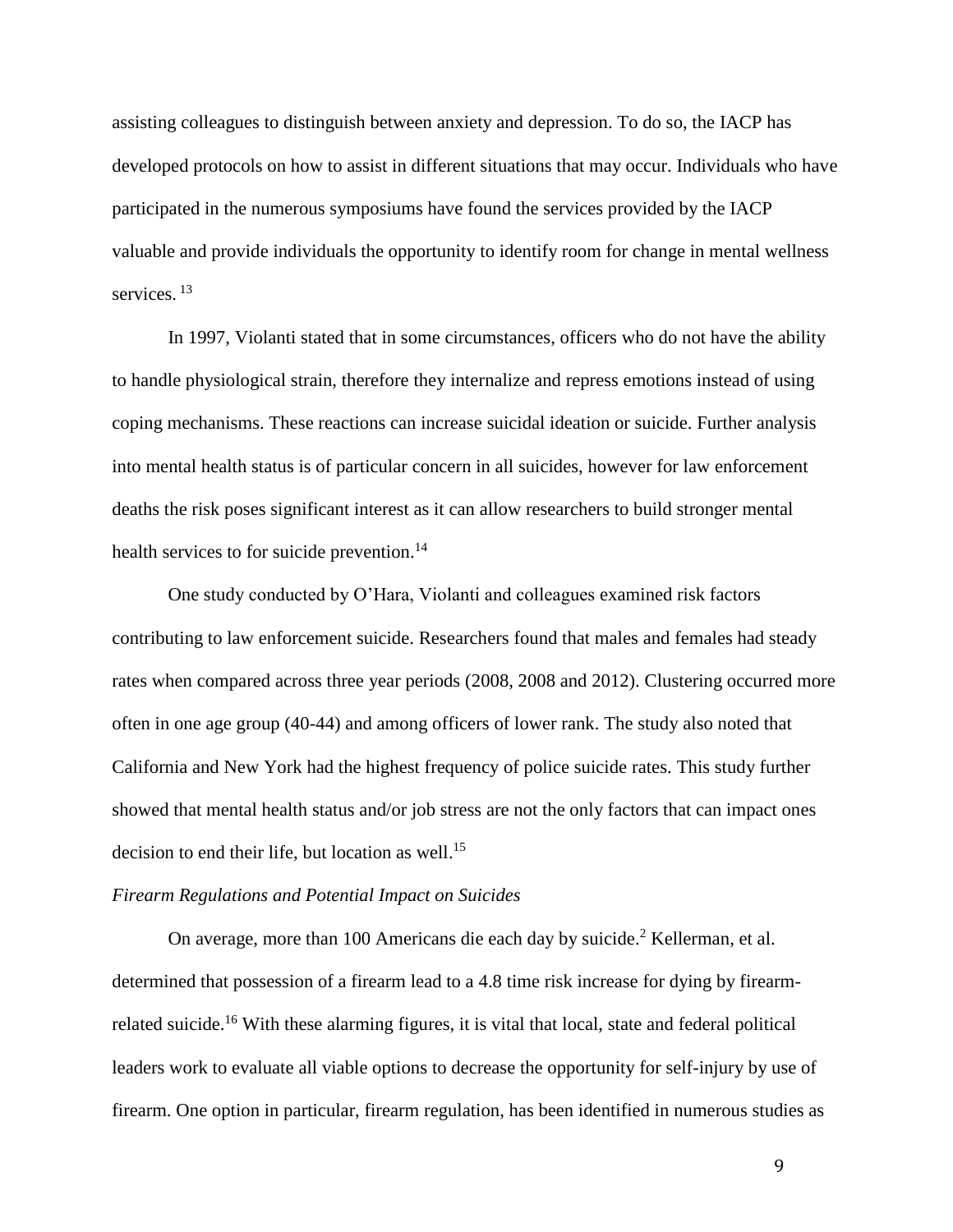an independent risk factor for suicide and is continually referenced by politicians as an area in need of change.<sup>17, 18</sup> Robert Spitzer, author of "Politics of Gun Control" identifies that not only public opinion must impact the move towards a change in firearm regulation. The prevalence of single-issue groups, grassroots activists, public opinion and political party all shape the potential for change in firearm regulation, whether the decision supports popular opinion or not.<sup>18</sup> Regulations vary greatly across each state, and with that varying levels of severity. This diversification among gun control laws provides the perfect setting for further analysis of higher versus lower controlled environments.

Researchers at the University of Mississippi found a significant association between decreased firearm suicide rates overall and a state's activation of four gun laws (waiting periods, universal background checks, gun locks and open carry regulations). Researchers also saw a decrease in suicide rates overall in the states that continued implementation of these laws while one state that repealed one of the four laws had a slight increase in rates.<sup>19</sup>

Gun ownership and mental health form an important relationship requiring review when identifying the need for legislation reform. Researchers with Harvard School of Public Health found that firearm ownership, independent of mental health status, increased the odds of suicide rates compared to controls with lower firearm ownership.<sup>20</sup> Mental health status has the potential to greatly impact future firearm legislation nationwide. Numerous studies have found an association between ease of access to firearms and increased suicides.<sup>21, 22, 23</sup> One study for example, found that in middle-aged and older adults who died by suicide, the storage of the firearm, whether the gun was loaded and if the firearm was unlocked were all independent predictors of suicide risk. The ease of access denoted in the study contributed to the occurrence of the suicides, supports more restriction of handguns as well as increased education on dangers of having a firearm in the home. <sup>22</sup>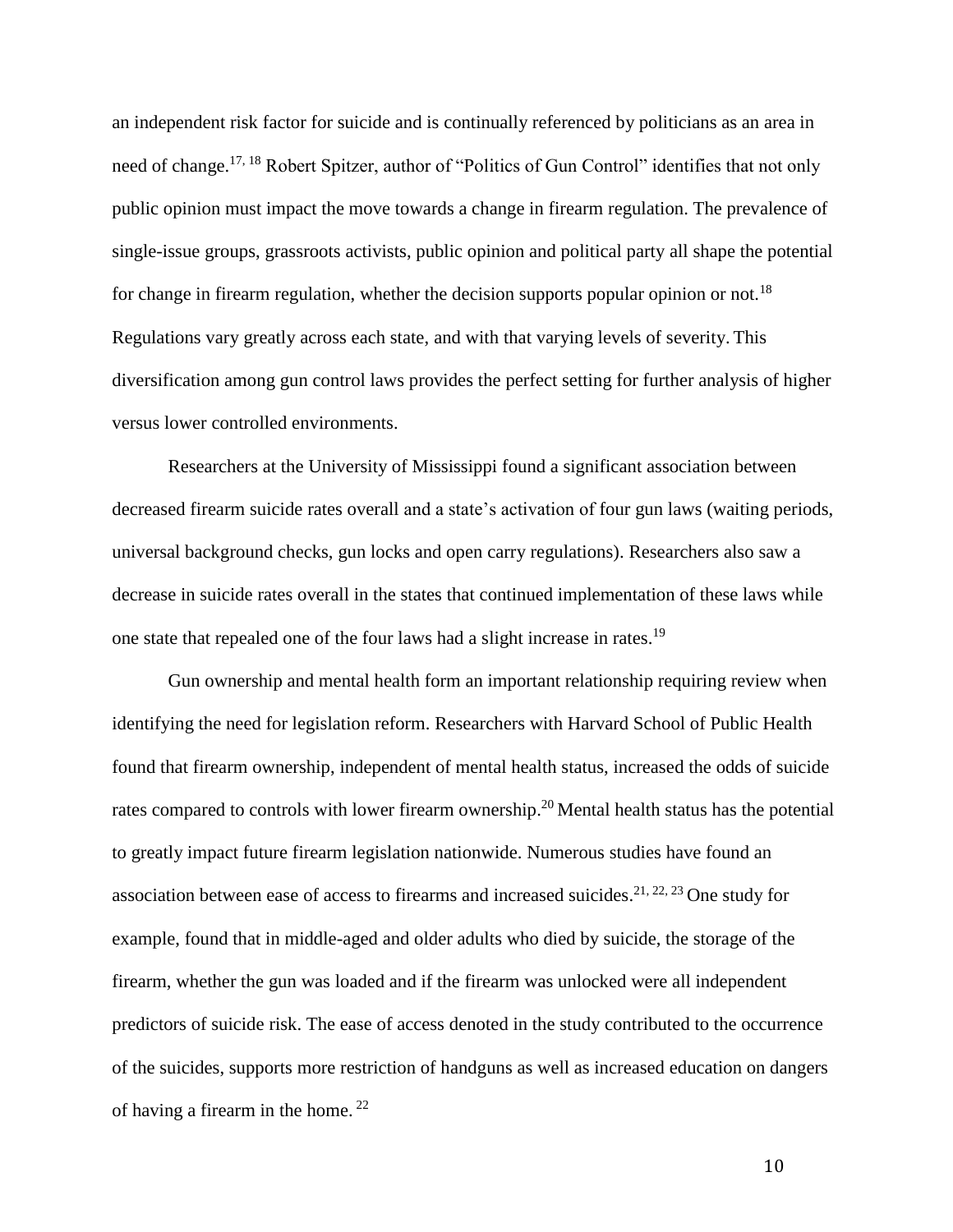In a study conducted to investigate gun storage as well as access and mental health status, researchers found that when individuals had both ease of access and mental health impairment, suicide rates increased. On the other hand, homes with members that had attempted suicide were less likely to have simple access to a firearm. From a legal standpoint, the ability of individuals to access a firearm with little background work required is prominent in most states. $24$ 

Boor and Bair (1990) found in their research that state laws regulating handgun ownership are fairly lenient. While laws have been created to protect the public from either selfinjury or criminal mischief, few states had enacted a regulated baseline of control laws at the time. Both researchers also found that states had "considerable latitude" for increasing regulatory guidelines for the purchasing of handguns in hopes of preventing firearm-related suicides.<sup>25</sup>

Another factor regarding firearm legislation is when and how change will be made. As author Danielle Kurtzleben states in her article on National Public Radio (NPR), "there is a national stall on firearm legislation and the president is advocating for state and local governments to take charge in the fight to bear arms". Within the article, maps are displayed to show that from state to state, as mentioned above, laws and regulations for firearms differ drastically. Not only does this article show the need for a more regulated system, but also supports other findings within published literature.<sup>26</sup>Sumner and co-workers discovered that in states that require background checks prior to purchase, reduced rates of firearm suicides were reported. Researchers also determined that improved methods of increasing the frequency of background checks at the local level would also aid in reducing these events.<sup>27</sup>

#### **Materials and Methods**

#### *Data Collection*

This is a cross sectional study, using data from the NVDRS that was coded from coroners', police, crime, laboratory and toxicology reports as well as death certificates between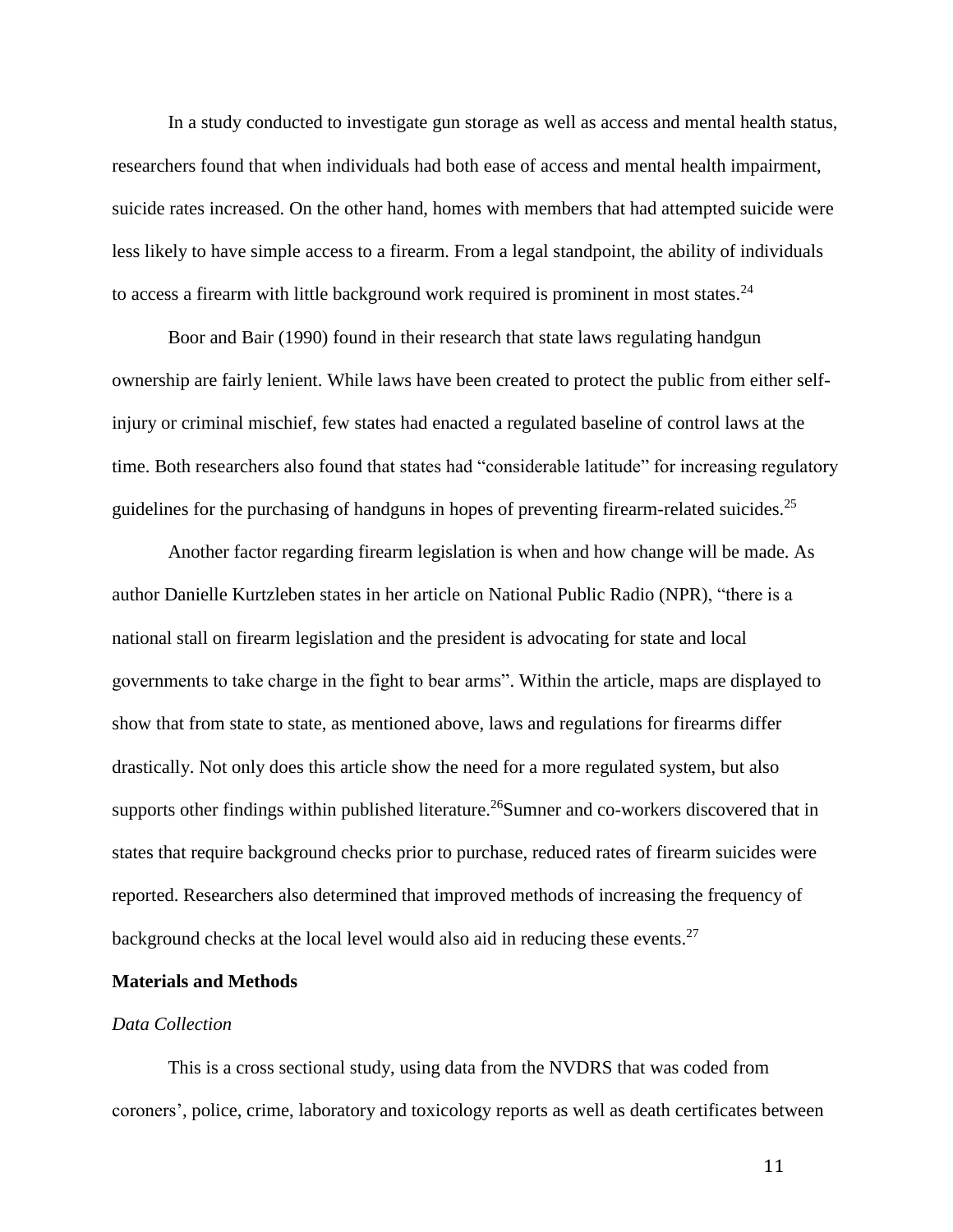2003-2013. The NVDRS analyzes variables including, but not limited to: manner of death, mechanism of injury, circumstances preceding injury, whether the decedent was a victim, whether the decedent was a subject, whether the decedent was both a suspect and a victim, the possibility of an isolated incident and the type of incident. The database is formed from an incident-based system and classifies each death within five abstractor-assigned manners of death. For this study, NVDRS classification of suicide was defined as a death resulting from the use of force against oneself when a preponderance of the evidence indicates that the use of force was intentional. Risks included in this subcategory of death include those associated with risk-taking behavior without clear intent to inflict fatal injury but associated with high risk of death, and those acts involving only passive assistance to the decedent.<sup>32</sup>

The primary purpose of this study was to determine potential risk factors for law enforcement suicides while also examining the efficiency of firearm legislation in NVDRS participating states. Analysis of secondary data reported to the NVDRS provided insight about risk factors surrounding the event, such as age, gender, race, education level, marital status, signs/history of altercations prior to suicide and mental status. The variables chosen for analysis were supported by literature published in criminology, suicidology and psychology journals.

During the study period, 18 states reported data to the system. These states included: Alaska, Colorado, Georgia, Kentucky, Maryland, Massachusetts, Michigan, New Jersey, New Mexico, North Carolina, Ohio, Oklahoma, Oregon, Rhode Island, South Carolina, Utah, Virginia and Wisconsin.<sup>28</sup> State regulation data included a scoring system determined by the Law Center to Prevent Gun Violence and the Brady Campaign.<sup>29</sup> The Law Center to Prevent Gun Violence and the Brady Campaign joined forces to build a strong legal background that collaborates and elaborately educates the public on firearm legislation laws in their states, and to do so, developed a scoring rubric for each concept that composes firearm regulation per state.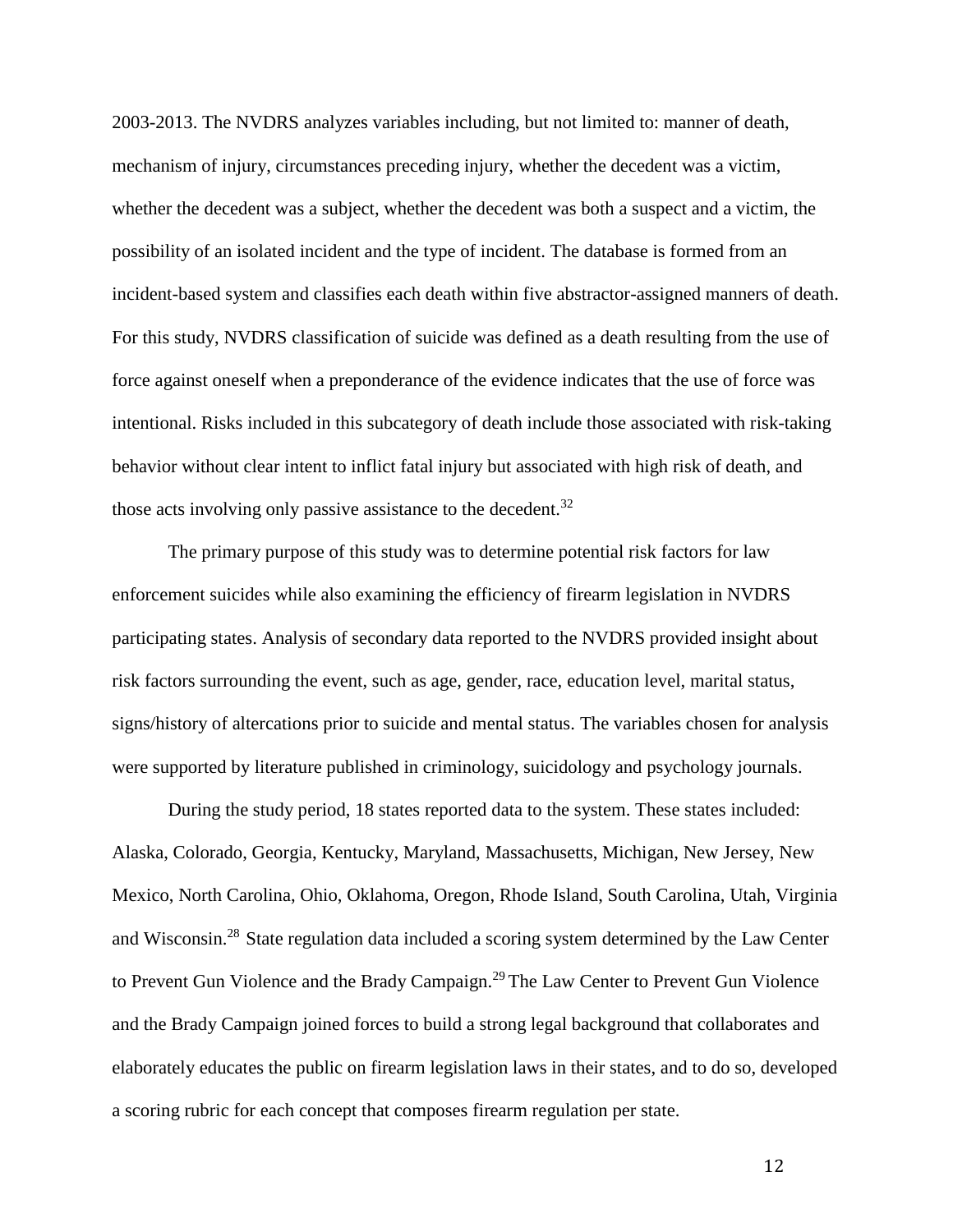Law enforcement decedents were chosen for analysis for many reasons primarily because of the lack of literature about this highly susceptible population. The primary purpose of this study was to identify potential risk factors that this population may encounter either demographically or by exposure to a high-stress work environment. To identify the sample population, inclusion and exclusion criteria were determined which are displayed in Figure 1. After extraction of 1,125 law enforcement titles from the national database, 860 individuals were identified as having died of a self-inflicted wound. Due to missing values among some of the observations, 40 were dropped from the entire study sample, yielding a final sample size of 820.

Variables were examined and collapsed into categories to increase statistical power for each stratum. Two variables in particular, *Noted Difference in Mental Status* and *Altercation*  were combinations of two reportable NVDRS variables. *Noted Difference in Mental Status* is defined as 1.) the decedent either having been diagnosed with a mental health disorder (i.e., depression) or 2.) a bystander at the scene (typically a family member or close friend) reported the individual displaying a depressed or abnormal mood in recent months. The *Altercation*  variable is further defined as 1.) any criminal or known history of intimate partner problems (IPP) or, similarly to that of mental health status, 2.) a bystander (again, family member or close friend) present at the scene having denoted a possible argument prior to the event.

Variables that were aggregated into "*Other"* categories included race, marital status and occupation. In the race category, *"Other"* includes individuals identified as Asian, Pacific Islander or other. In the marital status category *"Other"* includes individuals reported as married, but separated, single or unknown. The final *"Other"* category for occupation includes law enforcement members who were military officers, retired/suspended/disabled/unemployed and those who held administrative positions.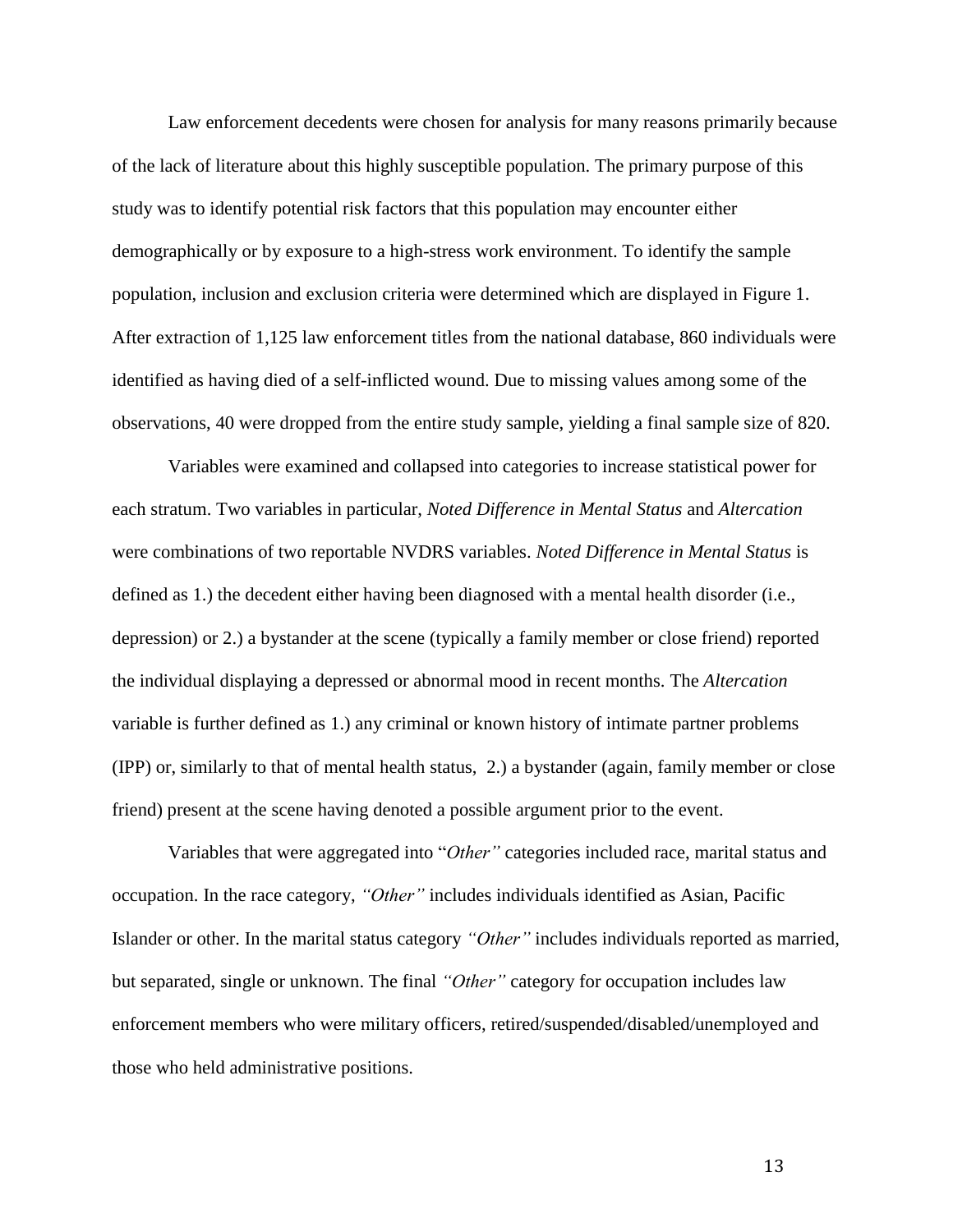#### *Data Analysis*

SAS version 9.3 was used to calculate descriptive (Table 1) and regression analyses (Table 3) of the study population. OpenEpi, an epidemiology-specific software developed by researchers at Emory University, was used for crude bivariate odds ratios represented in Table 2.<sup>30</sup> To summarize study variables, a descriptive analysis was conducted for all individuals who died by suicide, which was stratified by those who used firearms and those who did not. Table 3 demonstrates results of the final regression model, including all variables that met criteria for inclusion.

Crude odds ratios and their associated confidence intervals were used in bivariate analyses to describe the associations between potential risk factors and firearm-related suicides. Backwards elimination was used to identify and remove other non-significant variables. Unconditional multivariable logistic regression and Pearson's chi-square were used to find the adjusted odds ratios (prevalence-odds ratios), confidence intervals and p-values. Interpretation of both unadjusted and adjusted odds ratios provided in Table 4 aided in the identification of potential confounding among study variables. Firearm legislation scores of the 18 NVDRS states were included in the final model, as it is the key variable of interest within this study.

The dependent variable used in the regression analysis was firearm-related suicides while independent variables were age, marital status, occupation, noted difference in mental status and firearm legislation scores. Aggregated groups within variables were supported by literature within the field helped in identifying controls for study variables.

#### **Results**

Of the 1125 law enforcement decedents that were included among the NVDRS database, 265 (23.6%) individuals died of homicide or other deaths while 860 (76.4%) individuals died of suicide. Individuals who died of homicide or other denoted manners of death were excluded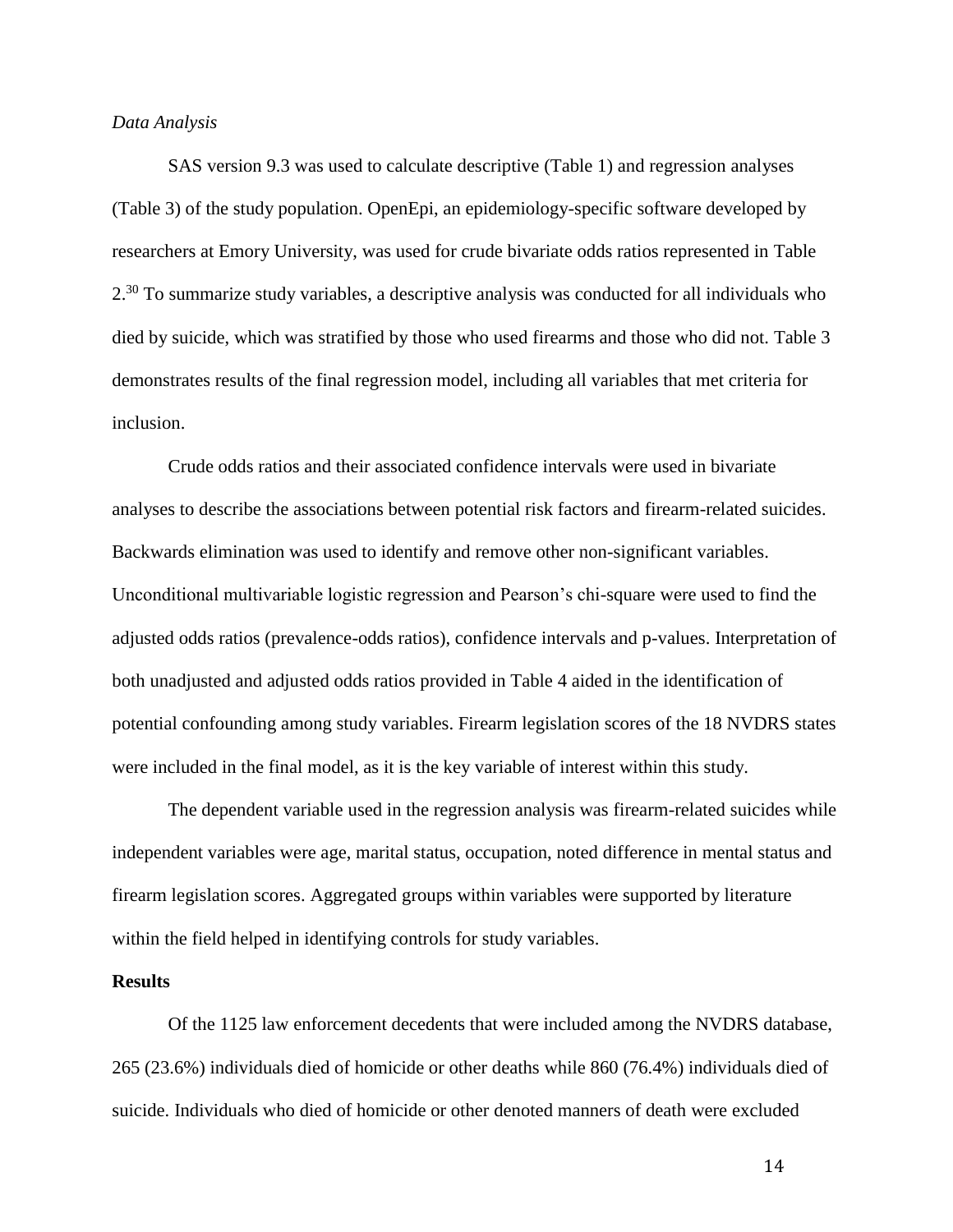from the final study sample, as they lacked the key inclusion criteria contributing to study outcomes. Forty (4.7%) of the total 860 were excluded from the study due to missing records among important study variables for that observation. Missing data were excluded all together from the study to prevent varying sample sizes across each stratum. Of those that died by suicide, 82.7% involved a firearm while 17.3% used other methods.

Table 1 displays the results of the descriptive analysis conducted using SAS 9.3. Of those who died by suicide using a firearm, gender was heavily skewed towards males (92% males, 8% females), with a relatively even distribution among age (26% 20-35, 29% 36-50, 24% 51-60, and 21% 66+). Of those who used firearms, 86% identified as white (10% Black, 2% Other, 2% Unidentified). Marital status among those included in the firearm victim strata predominately identified as married (55%). The frequency of various law enforcement occupations included in the sample was predominately police officers (58%), followed by individuals working only corrections (23%) and those in leadership positions (15%). Individuals with a noted difference in mental health status composed 46% of the firearm population.

Table 2 summarized the results of the bivariate analysis as well as baseline information pertaining to potential confounding among the sample. Of those who used firearms, the youngest and oldest age groups (20-35 and 66+) had at least 2.44 the odds of using firearms when dying by suicide compared to those aged 36-50. Marital status among those who died by suicide varied among the strata, but did show that those who were never married had higher odds than any other status when compared to those listed as other (OR=1.51, 95% CI=0.68-3.38). The divorce strata showed a protective effect of firearm suicide when compared to those identifying as other. To strengthen the statistical significance of the variables within the "Marital Status" variable, different statuses were aggregated to increase sample sizes. Police officers had almost one and a half the odds of firearm suicide compared to those in leadership positions while those in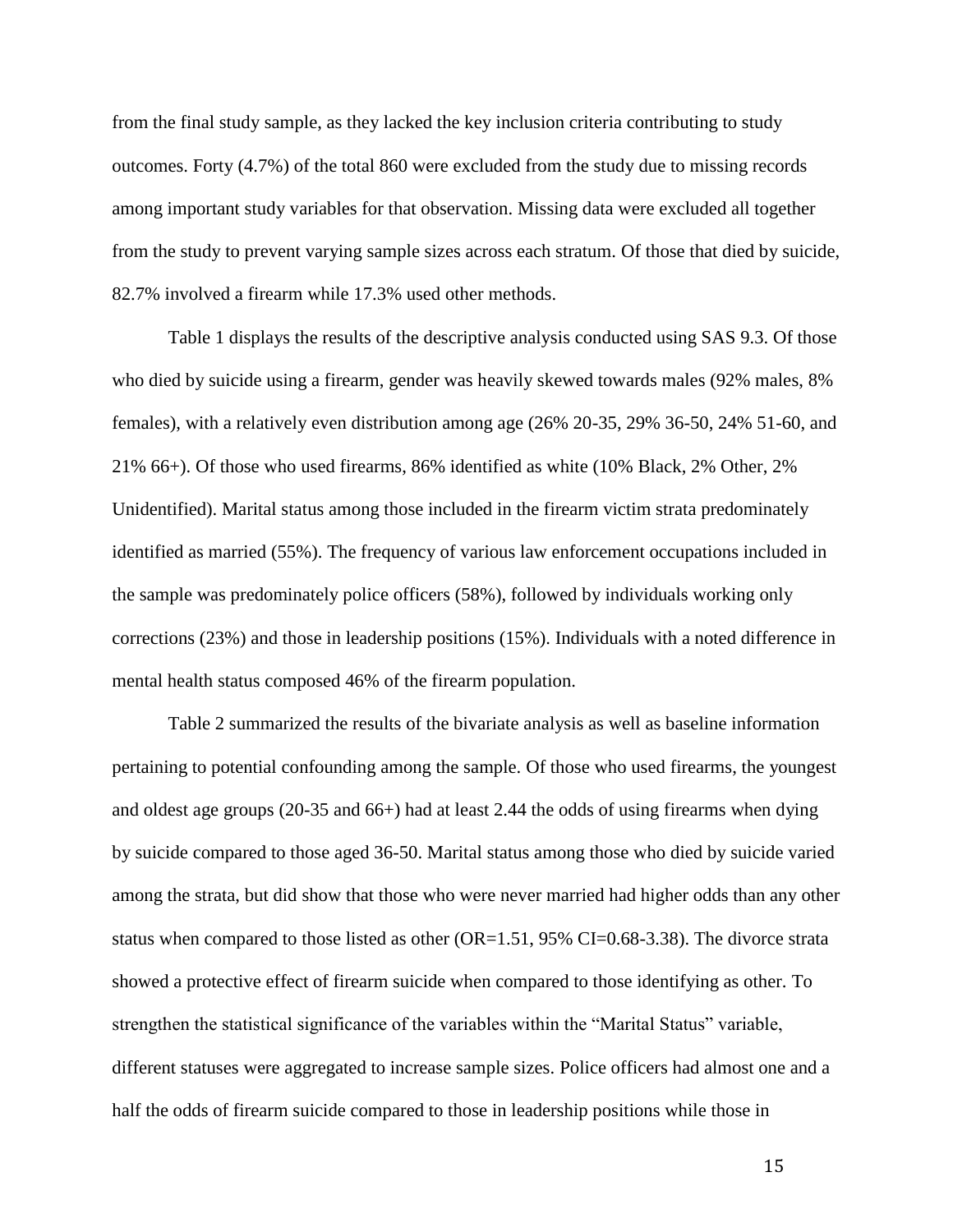corrections officers and occupations identified as other had protective effects (OR=0.6, 95% CI=0.34-1.05 and OR=0.74, 95% CI=0.3-1.88, respectively). A denoted change in mental health status showed a protective effect for individuals dying by suicide by firearms (OR=0.45, 95%  $CI = 0.31 - 0.66$ .

Table 3 summarizes the results of the final adjusted logistic regression model using firearm suicides as the outcome of interest. Sex, race, ethnicity, education level, altercation and physical health problem were removed from the model because they were statistically insignificant and posed no extreme value to study outcomes. Variables meeting the significance level of p<0.5 include age, denoted mental health status and firearm legislation. Non-significant odds were identified among marital status and occupation. In the logistic model, denoted mental health status again displayed a protective effect among firearm suicide decedents (95% CI= 0.31-0.69, p<0.0001). Firearm legislation score was the primary variable of interest. Although most scores provided for the states within the NVDRS data set rendered non-significant values, the lowest score possible, 0 (character value "F"), provided the one significant value. Of firearm suicides among NVDRS states, individuals residing in states with a legislation score of "0" (Georgia, North Carolina, Oklahoma, South Carolina, New Mexico, Utah, Kentucky, and Alaska) had 1.83 times the odds of dying by suicide by use of firearm than those in higher scoring states (95% CI=1.12-3.00, p<0.02).

Table 4 provides an overview of crude and adjusted odds ratios to determine the presence of confounding among study variables. Most variables within the final model showed not difference among adjusted and unadjusted ratios, however three firearm legislation scores had slightly varying outcomes, suggesting a reaction among the scoring. A score of "0", "5" and "9" all had crude and adjusted odds ratios that differed significantly.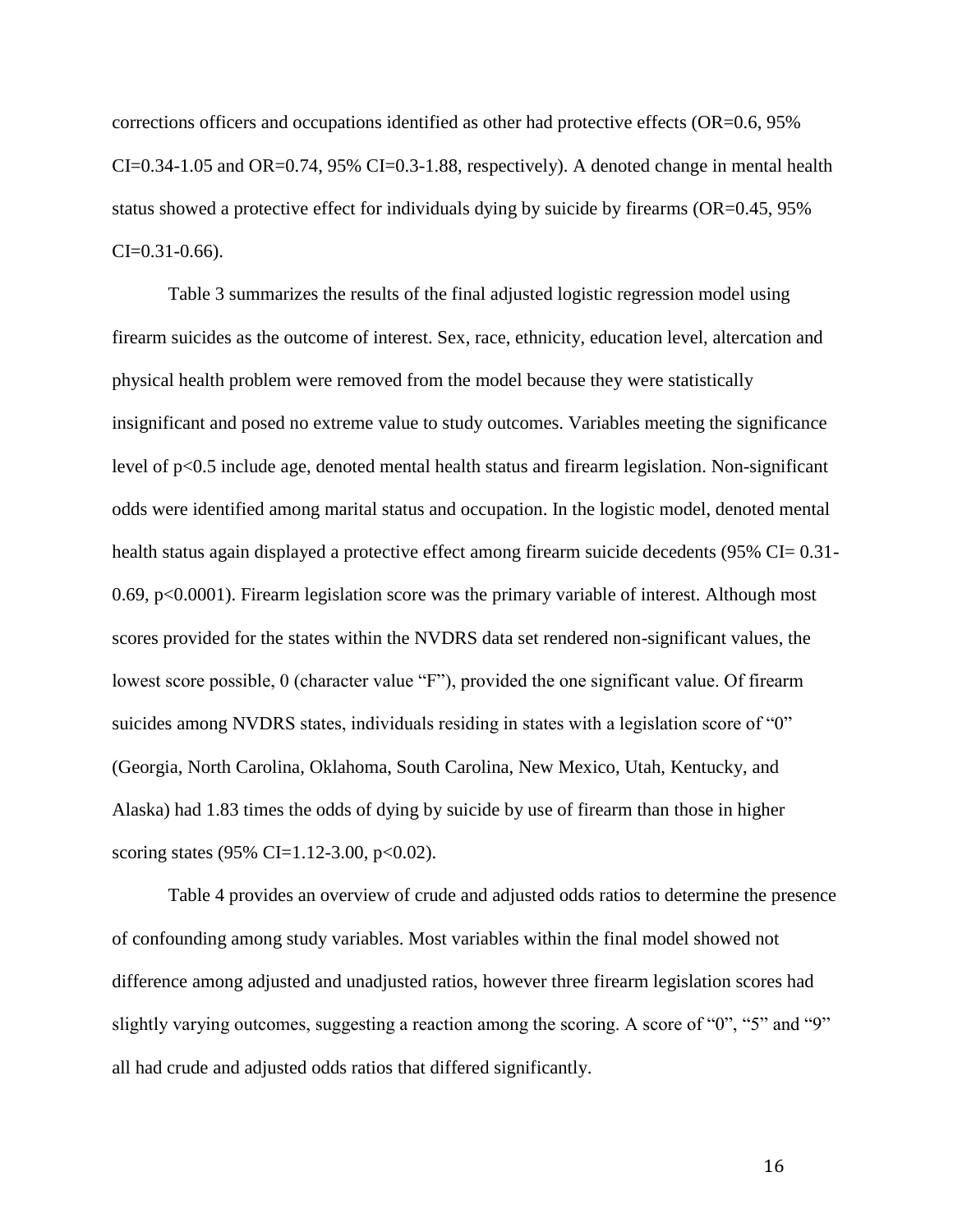#### **Discussion**

The aim of this study was to determine potential associations among firearm suicides among law enforcement members and legislation scores across NVDRS reporting states. A secondary aim was to identify potential risk factors associated with dying by firearm suicide.

Over the 10-year period, decedents were predominately white, male, police officers, age 36-50, with no denoted altercation or mental/physical health problem known at the time of death. Significant findings of the study pertain to occupation, denoted mental health status and firearm legislation score variables. The first finding was that no statistical significance was identified among law enforcement occupations. Individuals that work as corrections officers and were aggregated within the "other" category had protective odds ratios (OR=0.56, OR=0.58, respectively) although no statistical significance was detected. Police officers did have higher odds (OR=1.31, 95% CI= 0.74-2.31) when compared to leadership members, however these roles were also non-significant. This result did not support the literature found and referenced above. The second significant finding was that denoted mental health status held a protective effect throughout the analysis. Despite the small sample size identified for the coded variable, it is possible to theorize that improved mental services or an extension of current services be continued to prevent further firearm-related fatalities. The final significant finding supports the overall research outcome of whether firearm legislation impacts firearm-related suicides. Among firearm-related suicide decedents, individuals residing among states with the weakest level of gun control had higher odds of dying by suicide using firearms ( $OR=1.83$ ,  $p<0.02$ ) when compared to states with the strongest regulations. This finding supports a possible notion for further review of firearm legislation laws among states to identify possible shortcomings within firearm access policies.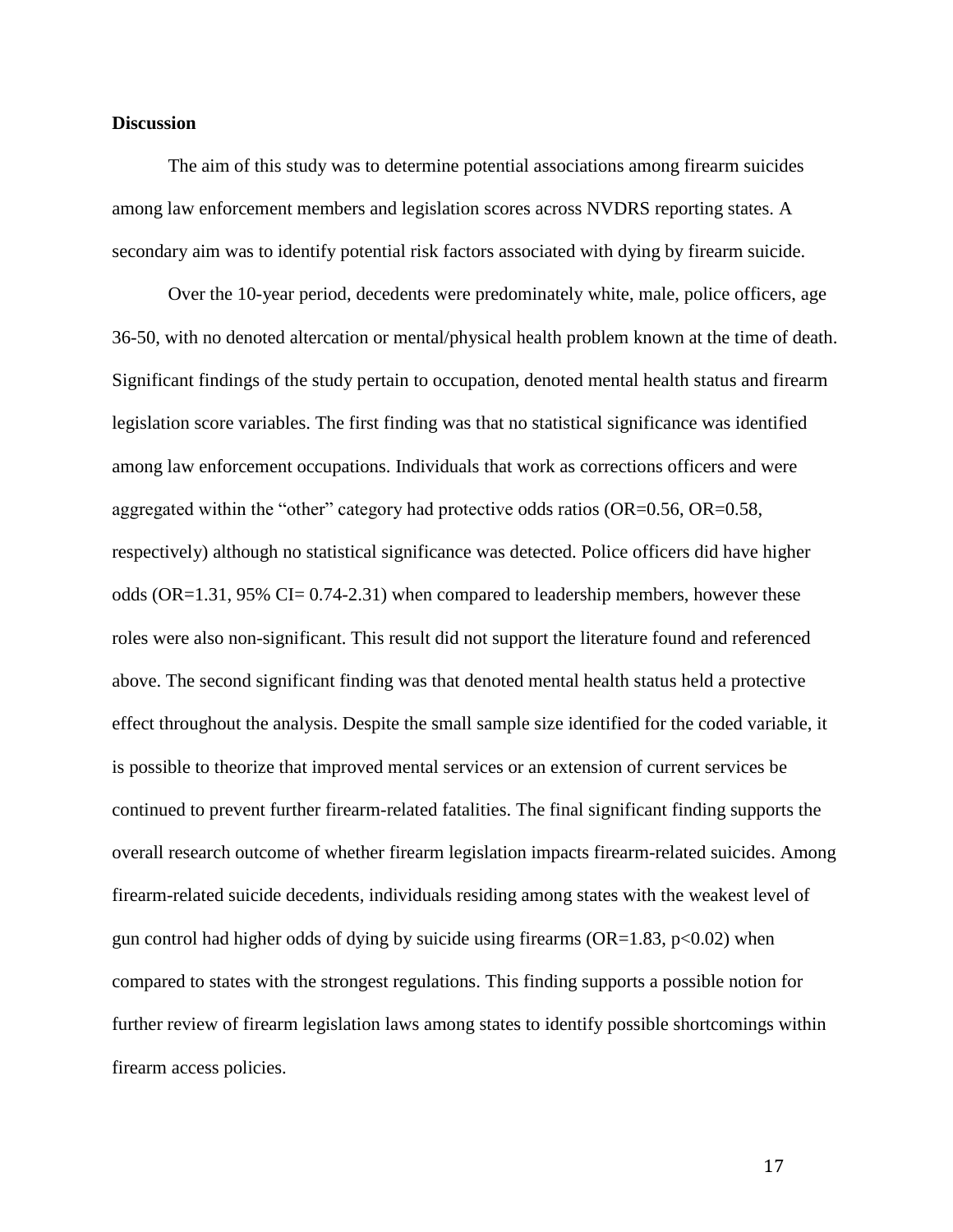#### *Limitations*

The most important limitation to note is the absence of knowledge pertaining to gun ownership. Data regarding the firearm's origins would have strengthened the argument regarding increasing legislation restrictions; however at the time of the death investigation, this facet was not of main concern. Few reports noted the caliber of the firearm used, which could have been an indicator for origin, however precise information could not be identified from those records.

A second limitation that greatly impacts the findings of this study is its generalizability. Although 18 states of varying law enforcement population sizes were included in the reporting samples, results cannot be generalized to the national law enforcement population. It is possible that if the sample of states were larger, the significance of some variables may have changed. An equally important limitation is the design of the study itself. Because the nature of a crosssectional study considers a snapshot in time, inferences of causality cannot be made.

Other limitations that could have varying effects on study outcomes include method of extraction of law enforcement titles and categorization of job titles among the occupation stratum. When reviewing the occupations extracted from the NVDRS database, the possibility of some law enforcement occupations having been neglected could have occurred. If this were to have occurred, the sample size would have been lower, thus slightly decreasing statistical power. The categorization of officer titles is also up to author interpretation. While most titles match stratum names, one form of occupation was included within the "Leadership" category that could have been interpreted differently. Individuals listed as sheriff's deputies, deputies, and other similar titles were included as leadership members, however requirements of the position better belong among the "Police Officer" category. This change in sample size from one category to the other could possibly lead to a statistically significant result among the occupation variable, however research was not continued to evaluate the change.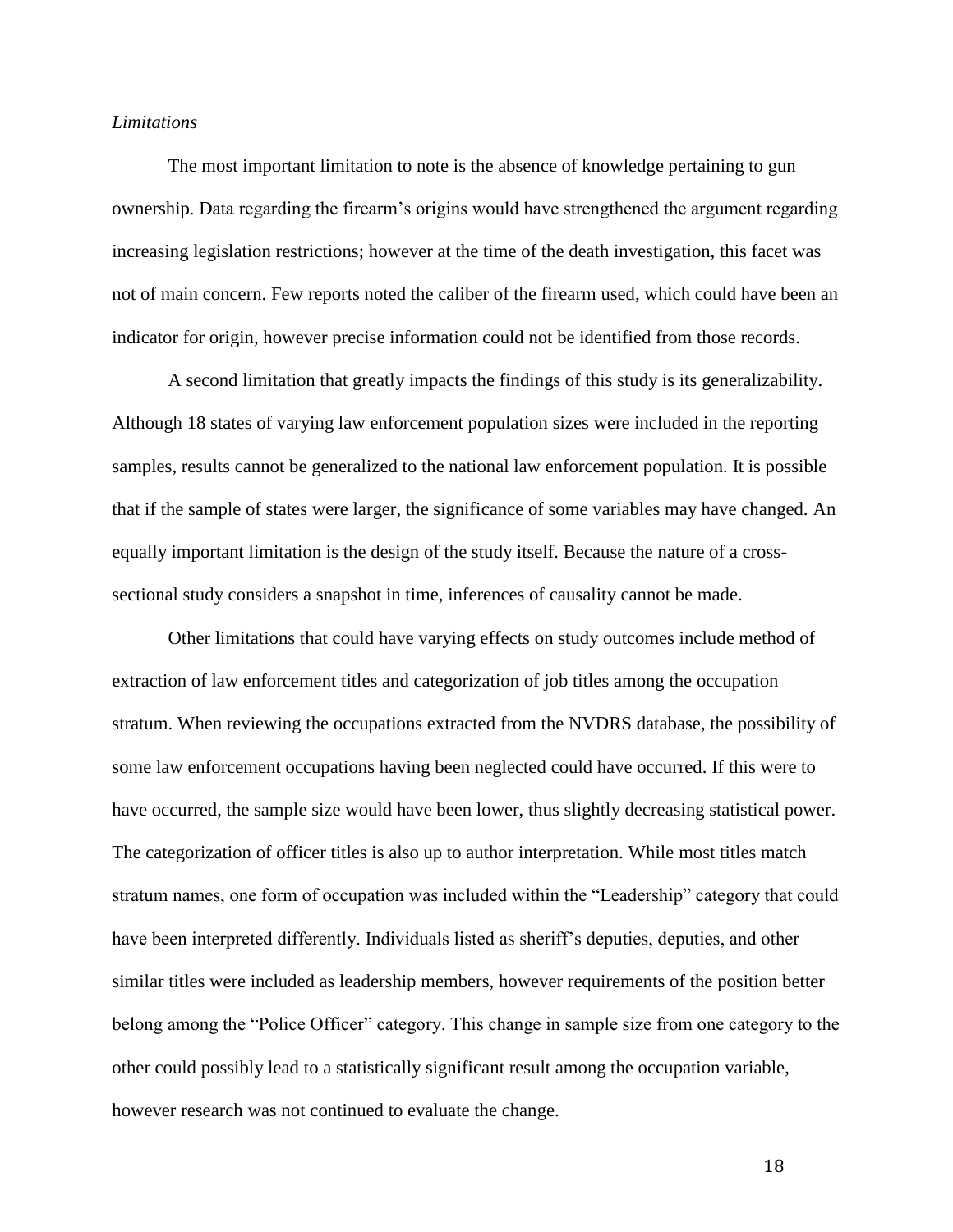Another limitation to note is the potential for Healthy Worker Effect (HWE) bias. This bias could potentially contribute to the rates identified among the individuals falling within the "Denoted Change in Mental Health Status" variable. Due to this bias, there is a greater likelihood that individuals with severe mental or physical impairments were excluded from the study population. If this bias is present and contributes to the effect found among law enforcement suicides and those with a change in mental health status, the perceived significance could be altered.

A final limitation pertains to the differences in reporting among NVDRS sites. While a formal guideline exists for data entry, such as collection methods and coding, data entry from narratives collected from reports was neglected. After reviewing multiple narratives and reviewing observations within the dataset, it was evident that data was noted within the written portion, but not properly coded for among the data set. This could have contributed to a decrease in cases included in the analysis due to missing values required for study inclusion.

#### **Conclusions**

This study addressed the suicide rates among law enforcement members in association to firearm legislation in each prospective state as well as other predisposing risk factors for firearmrelated suicides. There was no significance in regard to occupational exposure among law enforcement decedents, but potential for firearm legislation change among low scoring states was identified. The significance found between comparing lowest scoring to highest scoring states raises questions in regards to necessary firearm regulation improvements. A review of current regulations among states with few firearm laws could lead to limited or no access to a firearm for those with mental illness. While studies have reviewed the effect of banning handgun purchases all together, a baseline review of legislation in each NVDRS state would be necessary to make the statement valid for these regions. <sup>31</sup> This study is one of few to evaluate the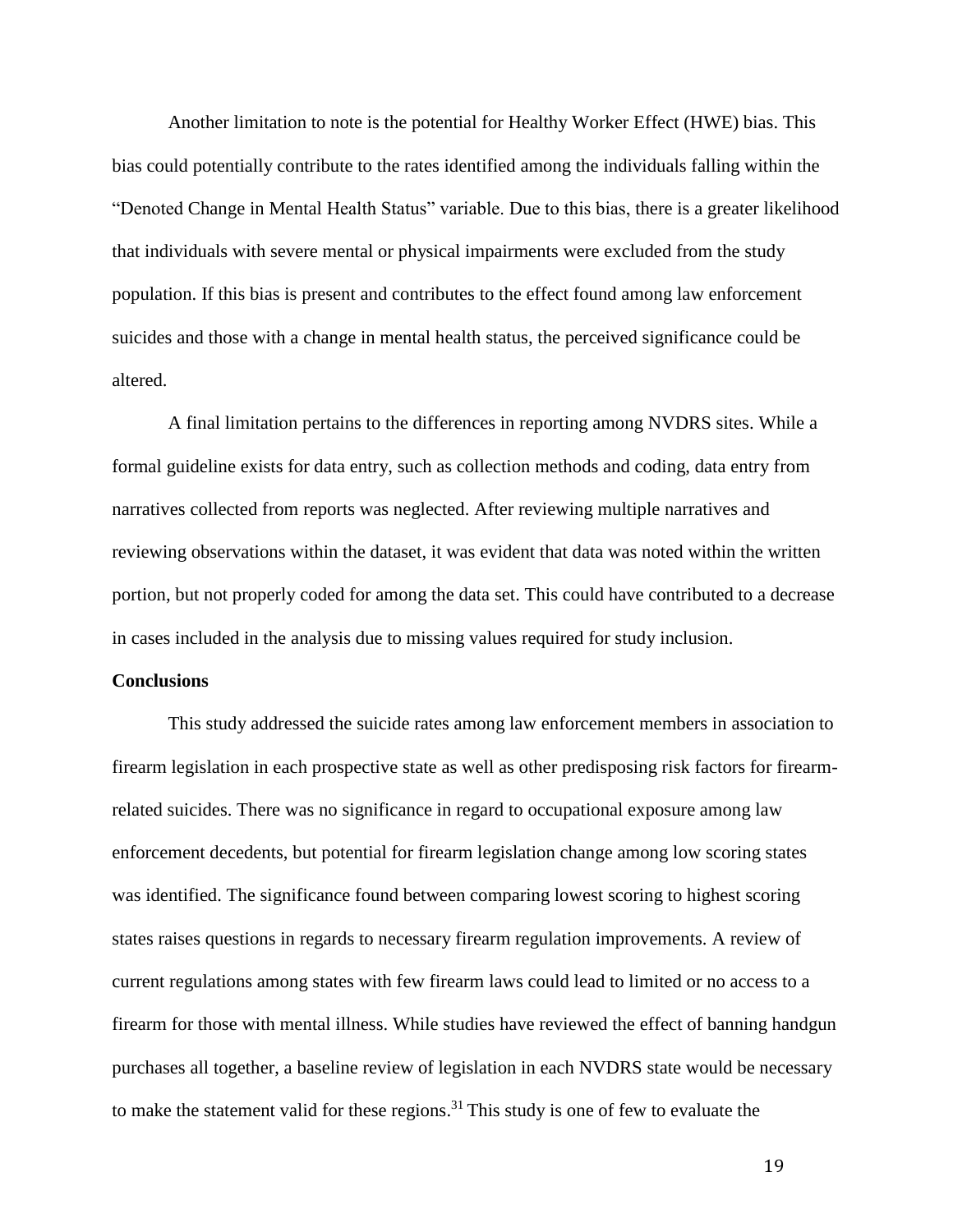relationship between occupation risk and firearm access legislation. It is important to note that while the main variable of focus showed no significant result, the expected rate of suicide by firearm was witnessed among law enforcement members and the result of firearm legislation on firearm-related suicides supports statements commonly made across criminal justice literature. Mental health status also provided data that was protective in nature. The protective nature of this variable supports many arguments proposed in cited literature above. Although there is room for bias, there is also great potential for improvements within the occupational community to ensure individual access to mental wellness services prior to suicidal idealization onset.

#### **Recommendations and Future Directions**

Following the study, a few recommendations could be made regarding the regulation of firearm access, mental health services provided and data entry for the NVDRS. Although these recommendations are subjective, they could potentially lead to a decrease in suicides as well as improve research for present and future studies.

The first recommendation is to conduct a comprehensive review of firearm regulations. By doing this, surprising deficits could be identified in the screening processes required for access to weapons. The second recommendation is in regards to mental health services. The need for extensive mental health services as well as the level to which those providing them are trained is of imperative value. If improved services are provided to at risk populations such as law enforcement members, then a decrease in suicides overall could potentially be witnessed. These services are not just for those who have reached the breaking point. The availability of these improved services allows individuals not only to protect themselves, but also protect their colleagues while in the field. A final recommendation pertains to the regulation of reporting mechanisms used for NVDRS data entry. To improve the accuracy of characteristic rates within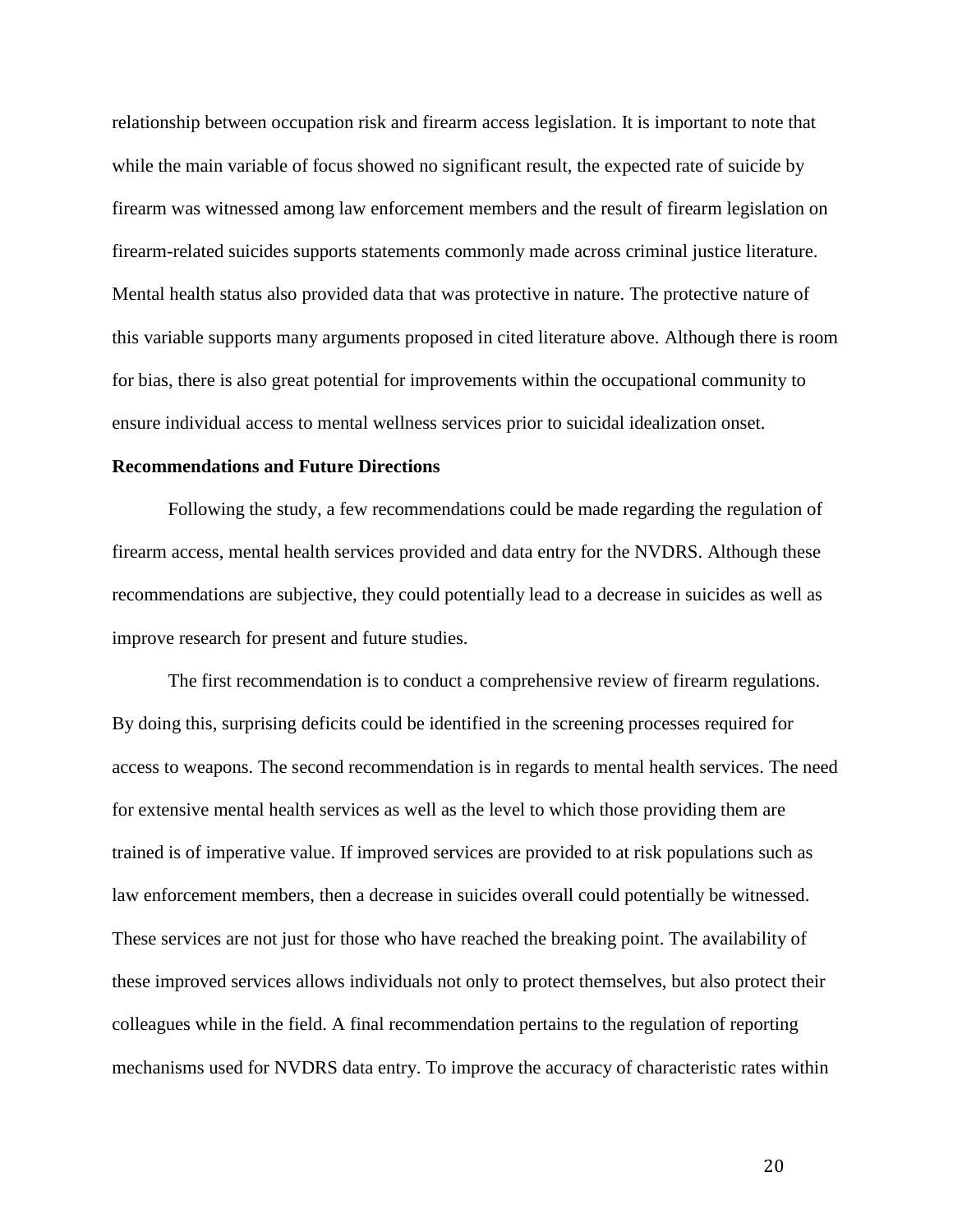decedents within NVDRS-funded states, a mandated transposing of narrative data to coded record would be beneficial.

For further studies, one could use a similar study design but look at the totality of suicides in a larger population, such as adolescents or young adults. Although the purpose here was to identify a highly debated occupational risk, a review of overall risk among all suicides reported to the NVDRS and firearm legislation among those same states would potentially yield interesting results. One could also identify firearm legislation risk among individual states by examining state wide rates of suicides (either occupation based or all inclusive) and compare with other reporting states.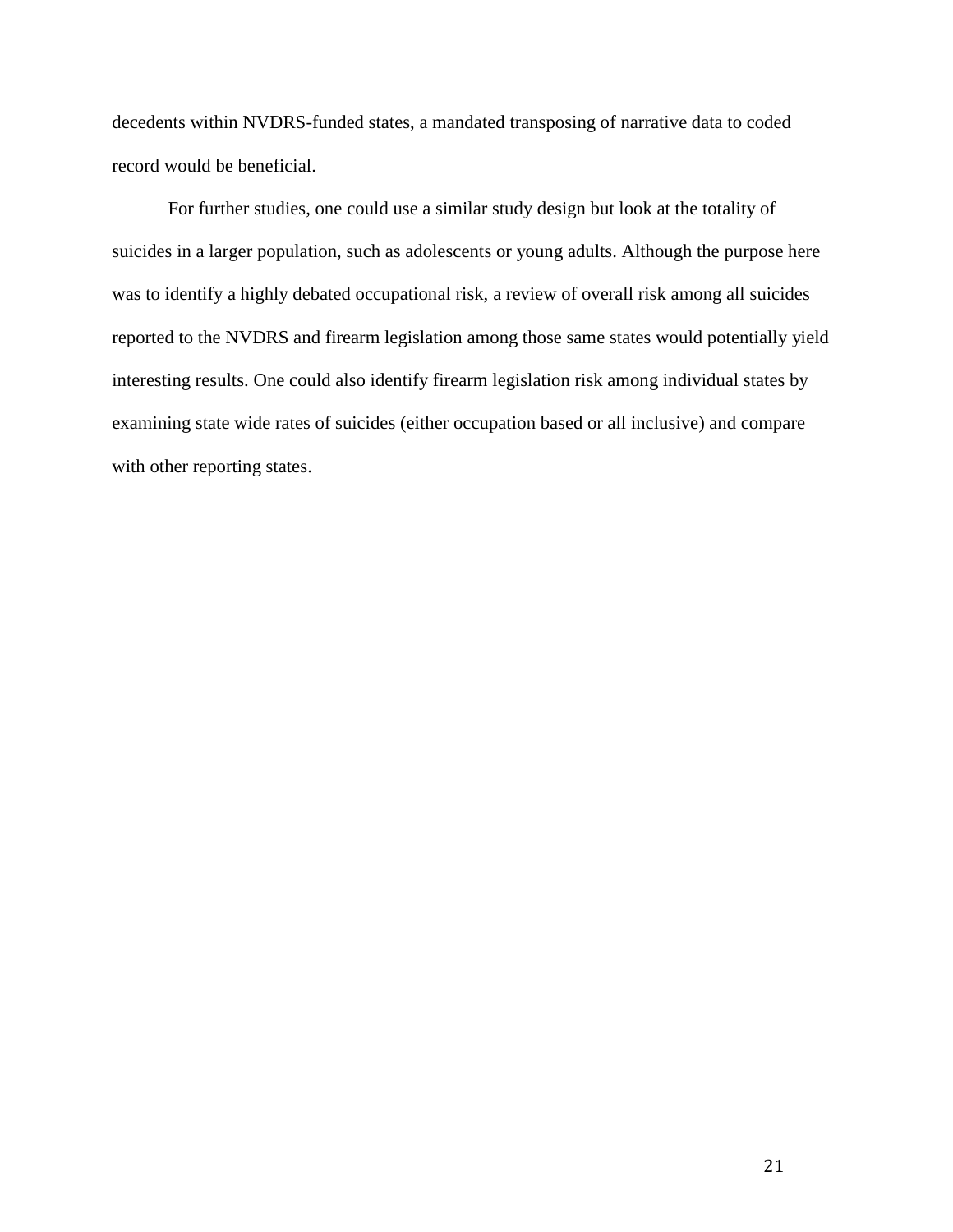### **References**

- <sup>1</sup> Centers for Disease Control and Prevention. 10 Leading Causes of Death by Age Group, United States - 2013. Retrieved May 5, 2016, from http://www.cdc.gov/injury/wisqars/pdf/leading\_causes\_of\_death\_by\_age\_group\_2013-a.pdf
- $2$  Save Awareness Voices of Education. Suicide Facts. (n.d.). Retrieved May 5, 2016, from http://www.save.org/index.cfm?
- <sup>3</sup> Aamodt, M. G., & Stalnaker, N. A. (2001). Police officer suicide: Frequency and officer profiles. In Shehan, D. C, & Warren, J. I. (Eds.) Suicide and Law Enforcement. Washington, D.C.: Federal Bureau of Investigation.
- <sup>4</sup> Bergen, M., Deutch, A., Best, S. (2001). Police Suicide: Why are the rates in some places so low? *Suicide and Law Enforcement,* 407-415. Retrieved May 5, 2016, from https://www.ncjrs.gov/pdffiles1/193528-193589.pdf.
- <sup>5</sup> Violanti, J.M. (1996). *Police suicide: Epidemic in blue*. Springfield, IL: Charles C. Thomas.
- <sup>6</sup> Wright, L. (1997). Using Civil Law Occupational Death Procedures in Police Suicide Reporting. *Suicide and Law Enforcement,* 465-468. Retrieved May 5, 2016, from https://www.ncjrs.gov/pdffiles1/193528-193589.pdf.
- <sup>7</sup> Campion, M. (1999). Police Suicide and Small Departments: A Survey. *Suicide and Law Enforcement,* 417-430. Retrieved May 5, 2016, from https://www.ncjrs.gov/pdffiles1/193528-193589.pdf.
- <sup>8</sup> Miller L. Police officer suicide: causes, prevention, and practical intervention strategies. Int J Emerg Ment Health. 2005 Spring;7(2):101-14. PubMed PMID: 16107042.
- $9$  Violanti JM, Vena JE, Marshall JR. Suicides, homicides, and accidental death: a comparative risk assessment of police officers and municipal workers. Am J Ind Med. 1996 Jul;30(1):99- 104. PubMed PMID: 8837691.

 $10$  Garbarino S, Magnavita N (2015) Work Stress and Metabolic Syndrome in Police Officers. A Prospective Study. PLoS ONE 10(12): e0144318 doi:10.1371/journal.pone.0144318

- <sup>11</sup>Ma CC, Andrew ME, Fekedulegn D, Gu JK, Hartley TA, Charles LE, Violanti JM, Burchfiel CM. Shift work and occupational stress in police officers. Saf Health Work. 2015 Mar;6(1):25-9. doi: 10.1016/j.shaw.2014.10.001. Epub 2014 Oct 20. PubMed PMID: 25830066; PubMed Central PMCID: PMC4372186.
- <sup>12</sup> Vermette HS, Pinals DA, Appelbaum PS. Mental health training for law enforcement professionals. J Am Acad Psychiatry Law. 2005;33(1):42-6. PubMed PMID: 15809237.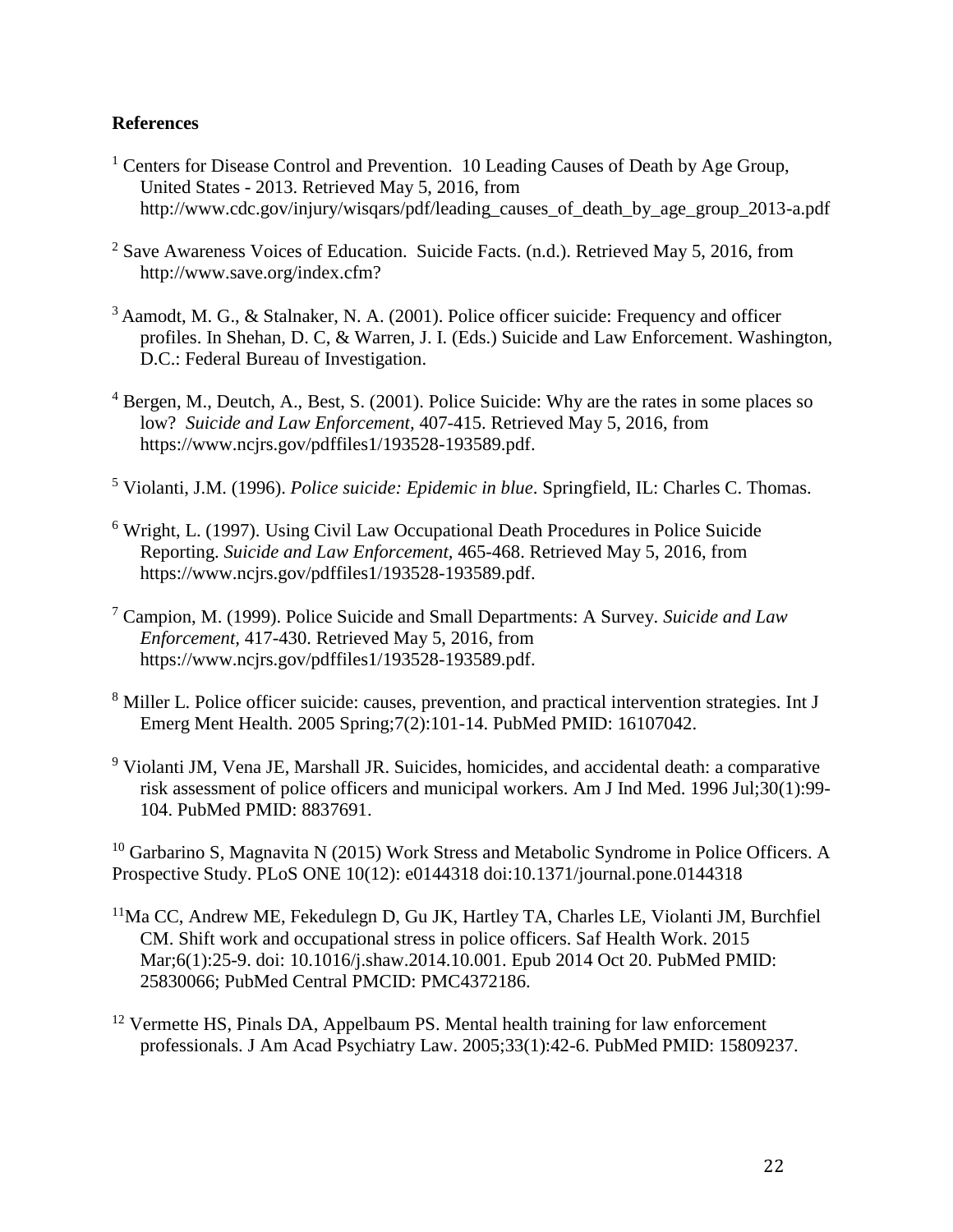- <sup>13</sup> IACP (International Association of Chiefs of Police). 2014. *IACP National Symposium on Law Enforcement Officer Suicide and Mental Health: Breaking the Silence on Law Enforcement Suicides.* Washington, DC: Office of Community Oriented Policing Services.
- <sup>14</sup>Violanti, J.M. (1997). Residuals of police occupational trauma. *The Australasian Journal of Disaster and Trauma Studies, 3*.
- <sup>15</sup> O'Hara AF, Violanti JM, Levenson RL Jr, Clark RG Sr. National police suicide estimates: web [surveillance study III.](http://www.ncbi.nlm.nih.gov/pubmed/24187885) Int J Emerg Ment Health. 2013;15(1):31-8. PubMed PMID: 24187885.
- <sup>16</sup> Kellermann AL, Rivara FP, Somes G, Reay DT, Francisco J, Banton JG, Prodzinski J, Fligner C, Hackman BB. [Suicide in the home in relation to gun ownership.](http://www.ncbi.nlm.nih.gov/pubmed/1308093) N Engl J Med. 1992 Aug 13;327(7):467-72. PubMed PMID: 1308093.
- <sup>17</sup> McGinty EE, Webster DW, Barry CL. Gun policy and serious mental illness: priorities for [future research and policy.](http://www.ncbi.nlm.nih.gov/pubmed/23852317) Psychiatr Serv. 2014 Jan 1;65(1):50-8. doi: 10.1176/appi.ps.201300141. Review. PubMed PMID: 23852317.
- <sup>18</sup> Spitzer, R. J. (1995). *The politics of gun control*. Chatham, NJ: Chatham House.
- <sup>19</sup> Michael D. Anestis and Joye C. Anestis. Suicide Rates and State Laws Regulating Access and Exposure to Handguns. American Journal of Public Health: October 2015, Vol. 105, No. 10, pp. 2049-2058. doi: 10.2105/AJPH.2015.302753
- <sup>20</sup> Miller, M., Barber, C., White, R. A., & Azrael, D. (2013). Firearms and Suicide in the United States: Is Risk Independent of Underlying Suicidal Behavior? American Jnl of Epidemiology 178:946-955. Retrieved May 5, 2016, from http://aje.oxfordjournals.org/content/early/2013/08/22/aje.kwt197.abstract?cited-by=yes
- <sup>21</sup> Swanson JW, Easter MM, Robertson AG, Swartz MS, Alanis-Hirsch K, Moseley D, Dion C, Petrila J. [Gun Violence, Mental Illness, And Laws That Prohibit Gun Possession: Evidence](http://www.ncbi.nlm.nih.gov/pubmed/27269024)  [From Two Florida Counties.](http://www.ncbi.nlm.nih.gov/pubmed/27269024) Health Aff (Millwood). 2016 Jun 1;35(6):1067-75. doi: 10.1377/hlthaff.2016.0017. PubMed PMID: 27269024.
- $22$  Conwell Y, Duberstein PR, Connor K, Eberly S, Cox C, Caine ED. Access to firearms and risk [for suicide in middle-aged and older adults.](http://www.ncbi.nlm.nih.gov/pubmed/12095900) Am J Geriatr Psychiatry. 2002 Jul-Aug;10(4):407-16. PubMed PMID: 12095900.
- <sup>23</sup> Fleeger, EW., Lee, LK., Monuteauz, MC., Hemenway, D., Mannix, R. Firearm Legislation and Firearm-Related Fatalities in the United States. JAMA.2013 Mar, 06.
- <sup>24</sup> Ilgen MA, Zivin K, McCammon RJ, Valenstein M. Mental illness, previous suicidality, and [access to guns in the United States.](http://www.ncbi.nlm.nih.gov/pubmed/18245165) Psychiatr Serv. 2008 Feb;59(2):198-200. doi: 10.1176/appi.ps.59.2.198. PubMed PMID: 18245165.
- $25$  Boor M, Bair JH. [Suicide rates, handgun control laws, and sociodemographic variables.](http://www.ncbi.nlm.nih.gov/pubmed/2377713) Psychol Rep. 1990 Jun;66(3 Pt 1):923-30. PubMed PMID: 2377713.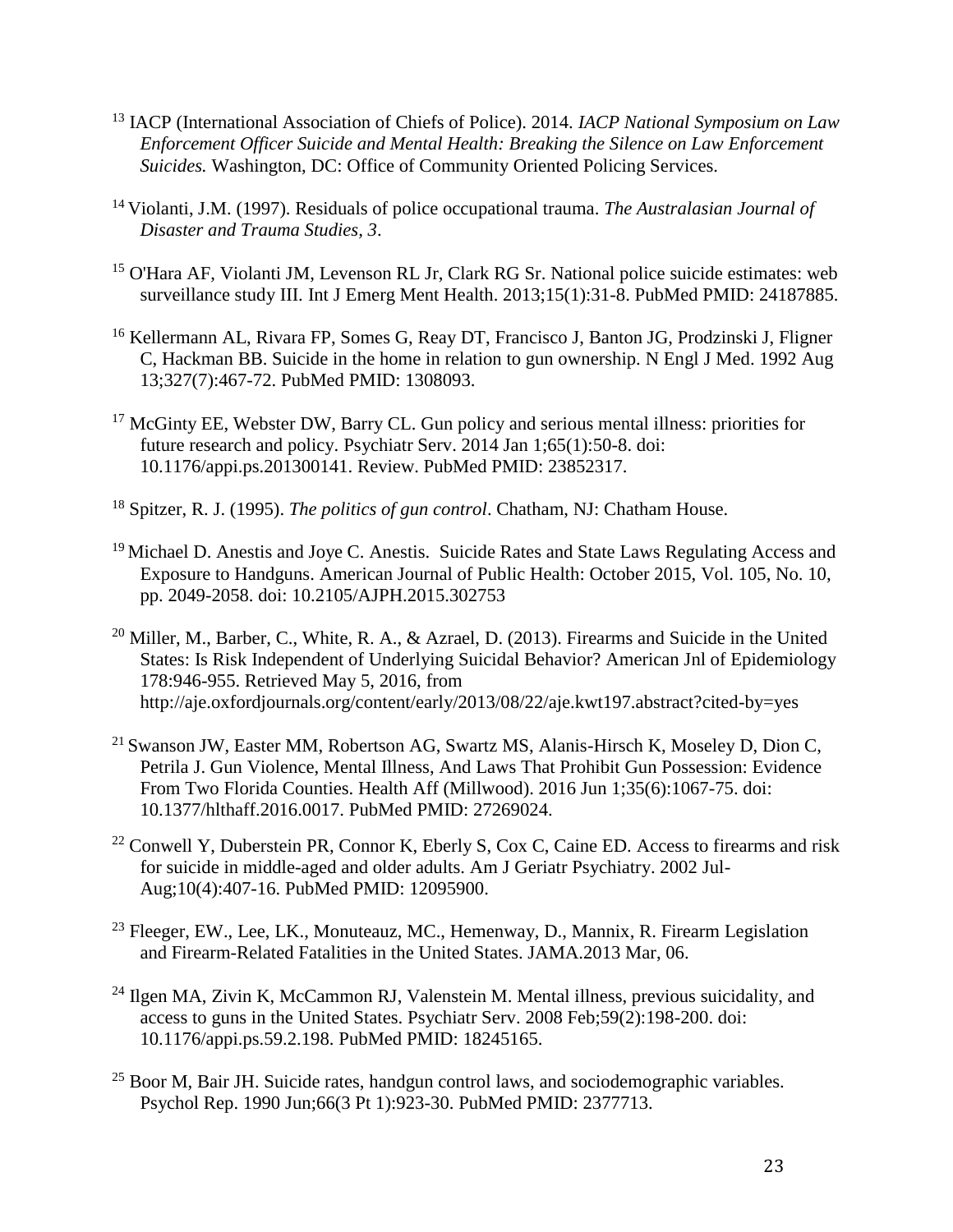- <sup>26</sup> Kurtzleben, D., *Here's Where Gun Laws Stand In Your State*. (2015, December 9). Retrieved December 9, 2015, from http://www.npr.org/2015/12/09/458829225/heres-where-gun-lawsstand-in-yourstate?utm\_source=facebook.com&utm\_medium=social&utm\_campaign=npr&utm\_term=npr news&utm\_content=202709
- <sup>27</sup> Sumner SA, Layde PM, Guse CE. Firearm death rates and association with level of firearm [purchase background check.](http://www.ncbi.nlm.nih.gov/pubmed/18482823) Am J Prev Med. 2008 Jul;35(1):1-6. doi: 10.1016/j.amepre.2008.03.023. Epub 2008 May 14. Erratum in: Am J Prev Med. 2008 Dec;35(6):611. PubMed PMID: 18482823
- <sup>28</sup> National Violent Death Reporting System. (2016, June 08). Retrieved May 29, 2016, from http://www.cdc.gov/ViolencePrevention/NVDRS/index.html
- <sup>29</sup> Law Center to Prevent Gun Violence *Annual Gun Law State Scorecard 2015*. (2015). Retrieved May 5, 2016, from http://gunlawscorecard.org/
- <sup>30</sup> Dean AG, Sullivan KM, Soe MM. OpenEpi: Open Source Epidemiologic Statistics for Public Health, Version. www.OpenEpi.com, updated 2013/04/06, accessed 2016/06/21.
- <sup>31</sup> Hahn, R. A., Bilukha, O. O., Crosby, A., Liberman, A., Moscicki, E. K., Snyder, S., . . . Briss, P. (2003, October 03). First Reports Evaluating the Effectiveness of Strategies for Preventing Violence: Firearms Laws. *Morbidity and Mortality Weekly Report*. doi:10.1037/e545902006-
- <sup>32</sup> Karch DL, Logan J, McDaniel D, Parks S, Patel N; Centers for Disease Control and Prevention (CDC). [Surveillance for violent deaths--National Violent Death Reporting](http://www.ncbi.nlm.nih.gov/pubmed/22971797)  [System, 16 states, 2009.](http://www.ncbi.nlm.nih.gov/pubmed/22971797) MMWR Surveill Summ. 2012 Sep 14;61(6):1-43. PubMed PMID: 22971797.
- <sup>33</sup>Institute of Medicine and National Research Council; Priorities for a Public Health Research Agenda to Reduce the Threat of Firearm-Related Violence. 2013 June 4;
- <sup>34</sup> Brown S, Casanave L, Yang Y, Haddad D and Stromberg A. Deaths from Violence: A Look at 18 States-- Data from the National Violent Death Reporting System. September 2013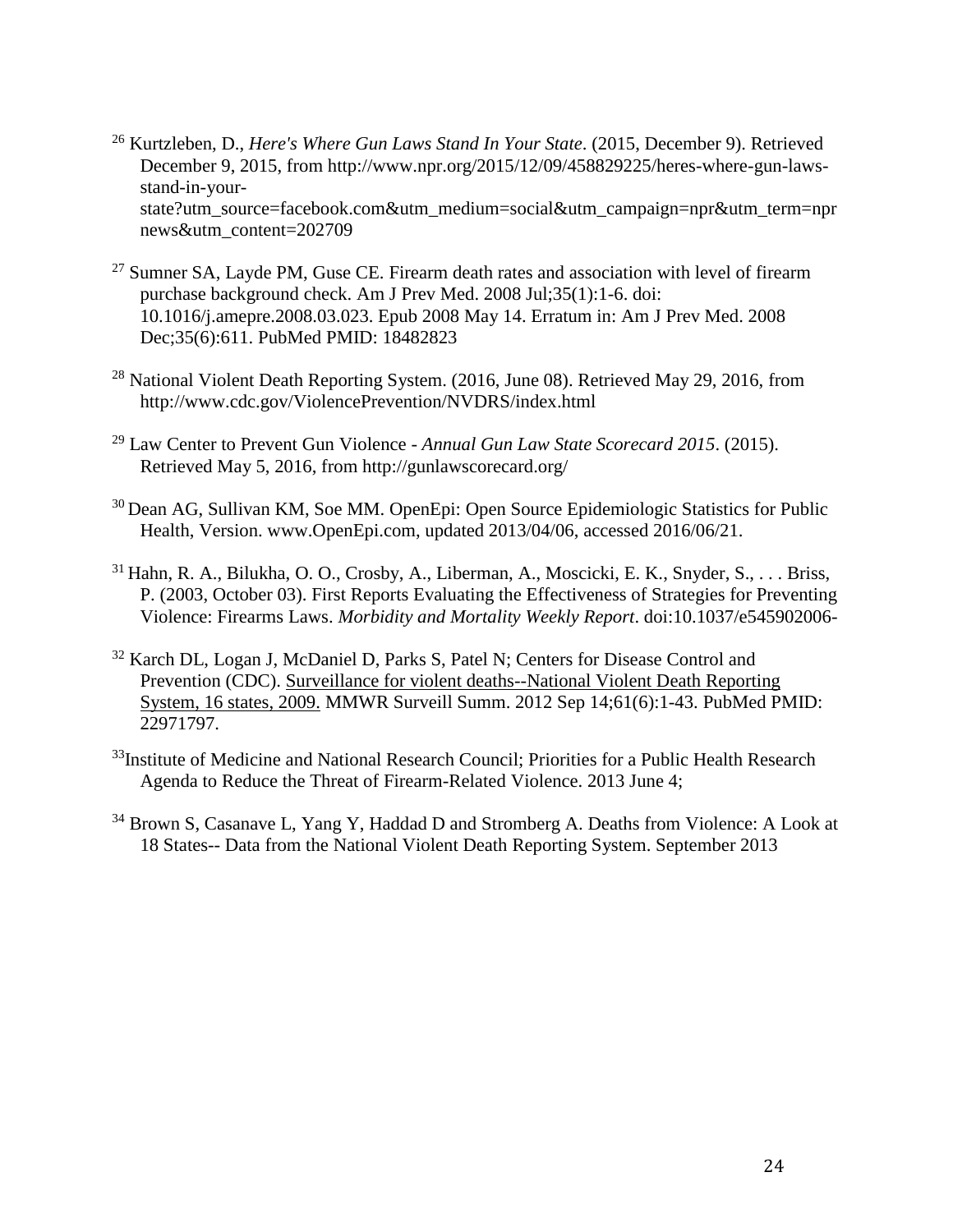## **BIOGRAPHICAL SKETCH**

Meagan L. Hurst earned a Bachelor of Science degree in Public Health with a concentration in Community Health from Eastern Kentucky University, in Richmond, KY in May of 2014. Ms. Hurst continued her education at the University of Kentucky where she is currently a candidate for the Master of Public Health degree with a concentration in Epidemiology. Ms. Hurst became employed with Oldham County Health Department as county epidemiologist during her time in the College of Public Health. The author's contact information includes phone number (859-940- 2658) and email address MeaganL.Hurst@ky.gov.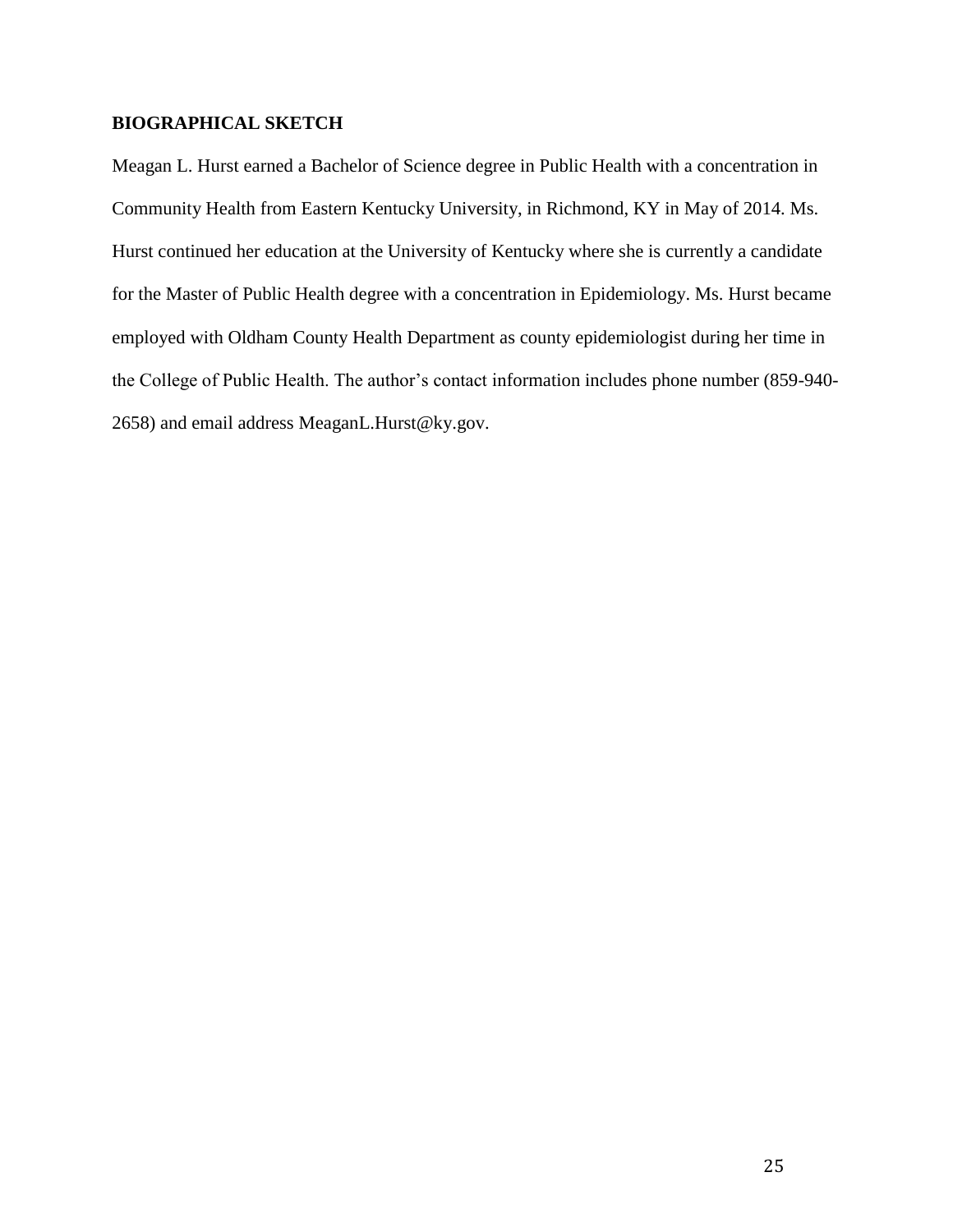#### **ACKNOWLEDGEMENTS**

I would like to extend my gratitude to my capstone chair, Dr. Browning, and committee members, Dr. Brown, Dr. Chesnut, and Dr. Caldwell, for providing assistance and support throughout this experience. I would also like to thank Dr. Brown for providing me with the NVDRS data. Another "thank you" is extended to Jacqueline Seals for readying the data for my use and answering my SAS programming questions throughout the capstone process. Finally, I would like to thank my friends and family for their relentless encouragement, love and support.

There are no financial or material disclosures for this capstone project.

GRANT NUMBER 424128 from the: CENTERS FOR DISEASE CONTROL AND PREVENTION (CDC)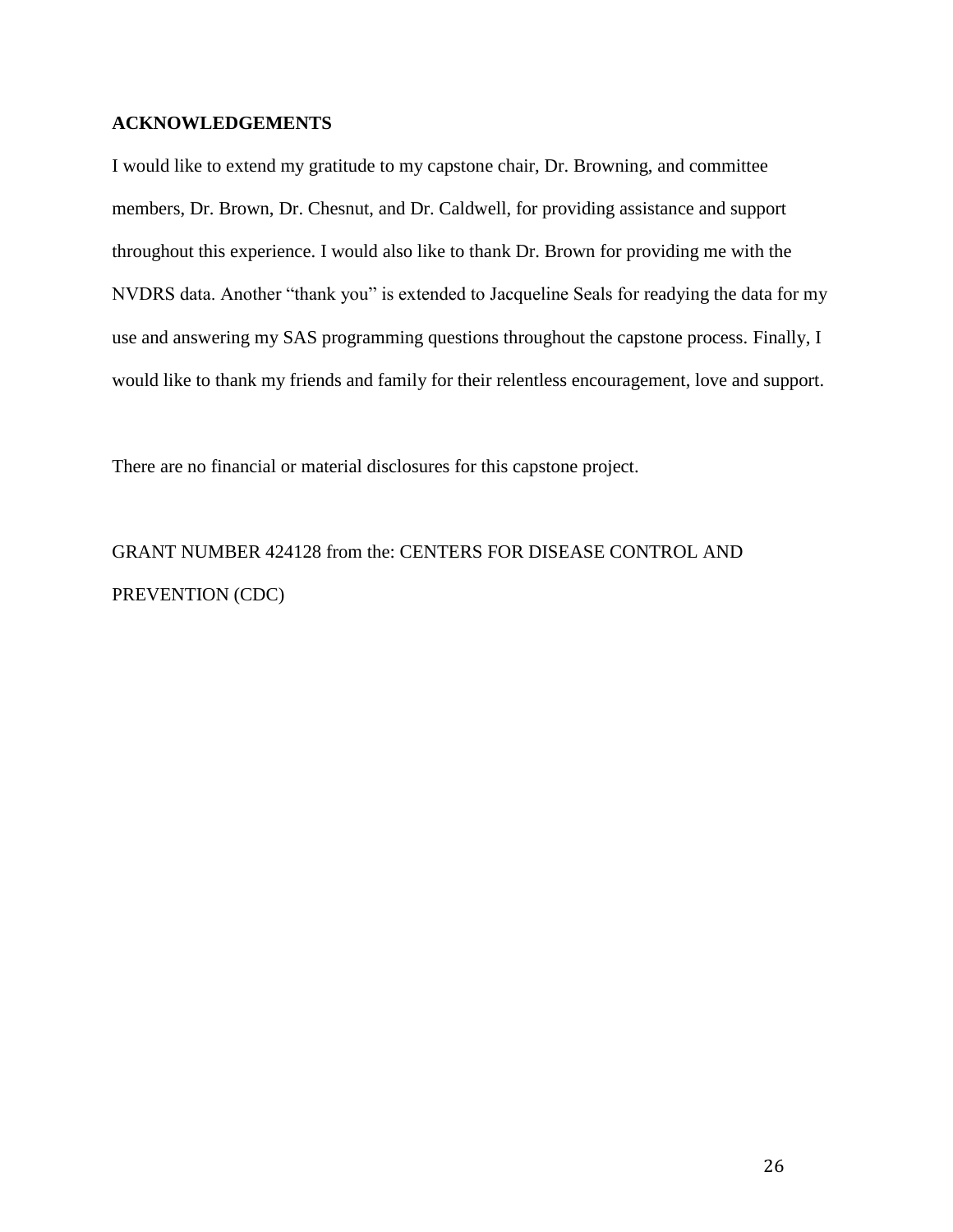## **APPENDIX**

**Table 1. Demographic variables of law enforcement suicides among NVDRS funded states, by manner of death.**

|                                               | <b>Firearm Victim</b> |                  | <b>Other Methods</b><br><b>Victim</b> |                  | <b>Total</b>  |               |
|-----------------------------------------------|-----------------------|------------------|---------------------------------------|------------------|---------------|---------------|
|                                               | <b>Number</b>         | $\frac{0}{0}$    | <b>Number</b>                         | $\frac{0}{0}$    | <b>Number</b> | $\frac{0}{0}$ |
|                                               | (n)                   |                  | (n)                                   |                  | (n)           |               |
| <b>Sex</b>                                    |                       |                  |                                       |                  |               |               |
| Male                                          | 625                   | 92.18            | 127                                   | 89.44            | 752           | 91.71         |
| Female                                        | 53                    | 7.82             | 15                                    | 10.56            | 68            | 8.28          |
| Age                                           |                       |                  |                                       |                  |               |               |
| $20 - 35$                                     | 173                   | 25.52            | 24                                    | 16.9             | 197           | 24.00         |
| $36 - 50$                                     | 195                   | 28.76            | 66                                    | 46.48            | 261           | 31.83         |
| 51-65                                         | 166                   | 24.48            | 35                                    | 24.65            | 201           | 24.51         |
| $66+$                                         | 144                   | 21.24            | 17                                    | 11.97            | 161           | 19.63         |
| Race                                          |                       |                  |                                       |                  |               |               |
| White                                         | 585                   | 86.28            | 121                                   | 85.21            | 706           | 86.10         |
| <b>Black</b>                                  | 66                    | 9.73             | 13                                    | 9.15             | 79            | 9.62          |
| Other*                                        | 12                    | 1.77             | 6                                     | 4.23             | 18            | 2.20          |
| Unspecified                                   | 15                    | 2.21             | $\overline{2}$                        | 1.41             | 17            | 2.07          |
| <b>Ethnicity</b>                              |                       |                  |                                       |                  |               |               |
| Not Hispanic                                  | 567                   | 83.63            | 118                                   | 83.10            | 685           | 83.54         |
| Of Hispanic Origin<br>Other                   | 104                   | 15.34            | 24                                    | 16.90            | 128<br>$\tau$ | 15.61         |
| <b>Marital Status</b>                         | 7                     | 1.03             | $\boldsymbol{0}$                      | $\boldsymbol{0}$ |               | 0.85          |
| Married                                       | 376                   | 55.46            | 66                                    | 46.48            | 442           | 53.90         |
| Never Married                                 | 110                   | 16.22            | 15                                    | 10.56            | 125           | 15.24         |
| Widowed                                       | 39                    | 5.75             | 8                                     | 5.63             | 47            | 5.73          |
| Divorced                                      | 129                   | 19.03            | 48                                    | 33.80            | 177           | 21.59         |
| Married, but Separated                        | 15                    | 2.21             | $\mathfrak{Z}$                        | 2.11             | 18            | 2.20          |
| <b>Single Unless Not Specified</b>            | $\overline{4}$        | 0.59             | $\mathbf{2}$                          | 1.41             | 6             | 0.73          |
| Unknown                                       | 5                     | 0.74             | $\boldsymbol{0}$                      | $\boldsymbol{0}$ | 5             | 0.61          |
| <b>Education Level**</b>                      |                       |                  |                                       |                  |               |               |
| <b>High School Degree or Less</b>             | 143                   | 21.09            | 30                                    | 21.13            | 173           | 21.09         |
| Some College or More                          | 215                   | 31.71            | 39                                    | 27.46            | 254           | 30.98         |
| Unknown                                       | 320                   | 47.20            | 73                                    | 51.41            | 393           | 47.93         |
| Occupation                                    |                       |                  |                                       |                  |               |               |
| Police Officer                                | 390                   | 57.52            | 58                                    | 40.85            | 448           | 54.63         |
| Leadership***                                 | 101                   | 14.90            | 21                                    | 14.79            | 122           | 14.88         |
| <b>Corrections Officer</b>                    | 158                   | 23.30            | 55                                    | 38.73            | 213           | 25.98         |
| <b>Military Officer</b>                       | 3                     | 0.44             | $\boldsymbol{0}$                      | $\theta$         | 3             | 0.37          |
| Retired/Suspended/Disabled/Unemployed         | 26                    | 3.83             | 7                                     | 4.93             | 33            | 4.02          |
| Other                                         | $\boldsymbol{0}$      | $\boldsymbol{0}$ | $\mathbf{1}$                          | 0.70             | $\mathbf{1}$  | 0.12          |
| <b>Denoted Change in Mental Health Status</b> |                       |                  |                                       |                  |               |               |
| Yes                                           | 312                   | 46.02            | 93                                    | 65.49            | 405           | 50.61         |
| N <sub>o</sub>                                | 366                   | 53.98            | 49                                    | 34.51            | 415           | 49.39         |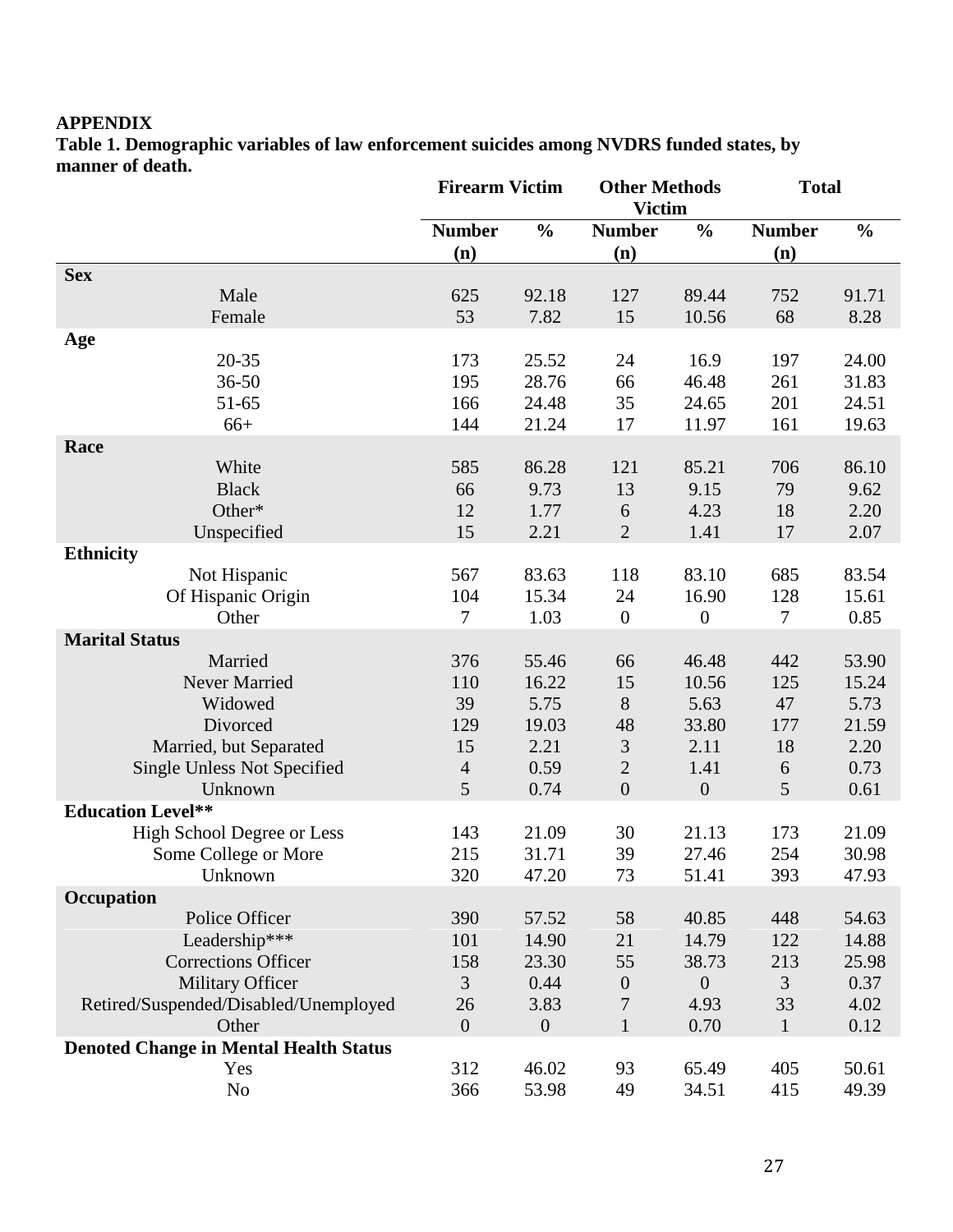*Continued*

| ul utatii.                           |     |       |                |       |     |       |
|--------------------------------------|-----|-------|----------------|-------|-----|-------|
| <b>Altercation</b>                   |     |       |                |       |     |       |
| Yes                                  | 256 | 37.76 | 50             | 35.21 | 306 | 37.32 |
| N <sub>0</sub>                       | 422 | 62.24 | 92             | 64.79 | 514 | 62.68 |
| <b>Physical Health Problem</b>       |     |       |                |       |     |       |
| Yes                                  | 175 | 25.81 | 30             | 21.13 | 205 | 25.00 |
| N <sub>o</sub>                       | 503 | 74.19 | 112            | 78.87 | 615 | 75.00 |
| <b>Firearm Legislation Score****</b> |     |       |                |       |     |       |
| $\bf{0}$                             | 272 | 40.12 | 42             | 29.58 | 314 | 38.29 |
| $\overline{2}$                       | 79  | 11.65 | 11             | 7.75  | 90  | 10.98 |
| $\overline{\mathbf{3}}$              | 40  | 5.90  | 9              | 6.34  | 49  | 5.98  |
| $\overline{\mathbf{4}}$              | 47  | 6.93  | 18             | 12.68 | 65  | 7.93  |
| 5                                    | 50  | 7.37  | 17             | 11.97 | 67  | 8.17  |
| 7                                    | 9   | 1.33  | $\overline{2}$ | 1.41  | 11  | 1.34  |
| 9                                    | 54  | 7.96  | 21             | 14.79 | 75  | 9.15  |
| <b>10</b>                            | 127 | 18.73 | 22             | 15.49 | 149 | 18.17 |
|                                      |     |       |                |       |     |       |

**Table 1. Demographic variables of law enforcement Suicides among NVDRS funded states, by manner of death.**

*\*Race category "Other" includes Pacific Islander, Asian, and those identifying as unknown.*

*\*\*Education Level variables were condensed to strengthen power among stratum.*

*\*\*\*Occupation category "Leadership" includes sergeants, captains, sheriffs, sheriff's deputies, deputies.* 

*\*\*\*\*Firearm Legislation Scores range from 0-10, with a score of "0" being a character score of "F" and a score of "10" being a character score of "A-".*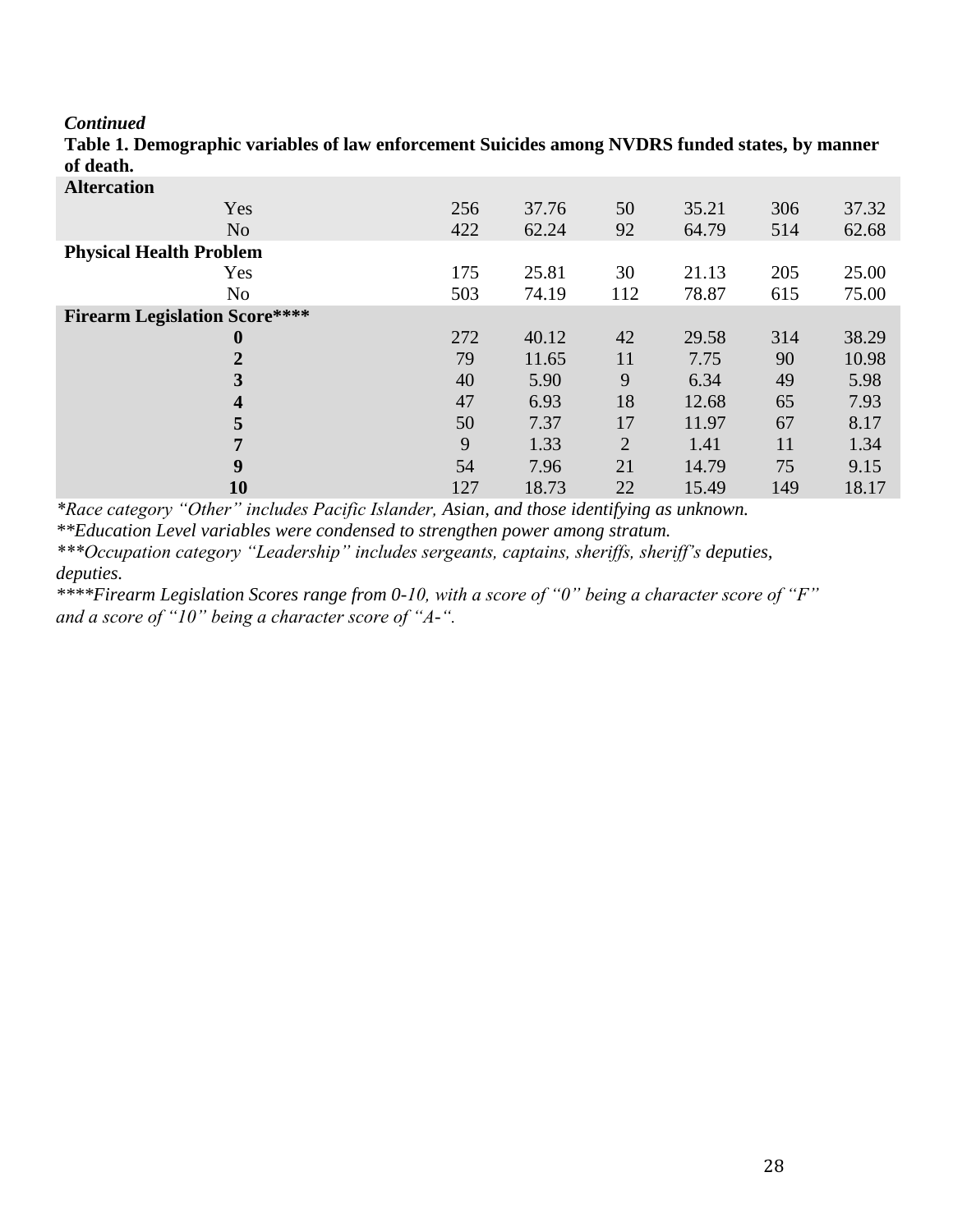|                                 | <b>Firearm Victim</b><br><b>Other Methods Victim</b> |               |                        |                       | <b>Bivariate Analysis</b> |                 |
|---------------------------------|------------------------------------------------------|---------------|------------------------|-----------------------|---------------------------|-----------------|
|                                 | <b>Number</b>                                        | $\frac{0}{0}$ | <b>Number</b>          | $\frac{0}{0}$         | Odds                      | CI(95%)         |
|                                 | (n)                                                  |               | (n)                    |                       | <b>Ratio</b>              |                 |
| <b>Sex</b>                      |                                                      |               |                        |                       |                           |                 |
| Male                            | 625                                                  | 92.18         | 127                    | 89.44                 | 1.39                      | $(0.76 - 2.55)$ |
| Female                          | 53                                                   | 7.82          | 15                     | 10.56                 | <b>REF</b>                |                 |
| Age                             |                                                      |               |                        |                       |                           |                 |
| $20 - 35$                       | 173                                                  | 25.52         | 24                     | 16.90                 | 2.44                      | $(1.47 - 4.10)$ |
| $36 - 50$                       | 195                                                  | 28.76         | 66                     | 46.48                 | <b>REF</b>                |                 |
| 51-65                           | 166                                                  | 24.48         | 35                     | 24.65                 | 1.61                      | $(1.01 - 2.54)$ |
| $66+$                           | 144                                                  | 21.24         | 17                     | 11.97                 | 2.87                      | $(1.61 - 5.10)$ |
| Race*                           |                                                      |               |                        |                       |                           |                 |
| White                           | 585                                                  | 86.28         | 121                    | 85.21                 | 1.47                      | $(0.65 - 3.31)$ |
| <b>Black</b>                    | 66                                                   | 9.73          | 13                     | 9.15                  | 0.81                      | $(0.33 - 2.04)$ |
| Other                           | 27                                                   | 3.98          | 8                      | 5.63                  | REF                       |                 |
| <b>Ethnicity</b>                |                                                      | 83.63         |                        |                       |                           |                 |
| Not Hispanic                    | 567                                                  |               | 118                    | 83.10                 | 1.11                      | $(0.67 - 1.79)$ |
| Of Hispanic Origin<br>Other     | 104<br>$\overline{7}$                                | 15.34<br>1.03 | 24<br>$\boldsymbol{0}$ | 16.90<br>$\mathbf{0}$ | <b>REF</b>                |                 |
| <b>Marital Status**</b>         |                                                      |               |                        |                       | $\overline{\phantom{a}}$  |                 |
| Married                         | 376                                                  | 55.46         | 66                     | 46.79                 | 1.18                      | $(0.61 - 2.30)$ |
| Never Married                   | 110                                                  | 16.22         | 15                     | 10.56                 | 1.51                      | $(0.68 - 3.38)$ |
| Divorced                        | 129                                                  | 19.03         | 48                     | 33.20                 | 0.60                      | $(0.28 - 1.00)$ |
| Other                           | 63                                                   | 9.29          | 13                     | 9.15                  | <b>REF</b>                |                 |
| <b>Education Level</b>          |                                                      |               |                        |                       |                           |                 |
| High School Degree or Less      | 143                                                  | 21.09         | 30                     | 21.13                 | 1.09                      | $(0.68 - 1.74)$ |
| Some College or More            | 215                                                  | 31.71         | 39                     | 27.46                 | 1.26                      | $(0.82 - 1.92)$ |
| Unknown                         | 320                                                  | 47.20         | 73                     | 51.41                 | <b>REF</b>                |                 |
| Occupation***                   |                                                      |               |                        |                       |                           |                 |
| Police Officer                  | 390                                                  | 57.52         | 58                     | 40.85                 | 1.40                      | $(0.81 - 2.41)$ |
| Leadership                      | 101                                                  | 14.90         | 21                     | 14.79                 | <b>REF</b>                |                 |
| <b>Corrections Officer</b>      | 158                                                  | 23.30         | 55                     | 38.73                 | 0.60                      | $(0.34 - 1.05)$ |
| Other                           | 29                                                   | 4.27          | $8\,$                  | 5.63                  | 0.74                      | $(0.30-1.88)$   |
| <b>Denoted Change in Mental</b> |                                                      |               |                        |                       |                           |                 |
| <b>Health Status</b>            |                                                      |               |                        |                       |                           |                 |
| Yes                             | 312                                                  | 46.02         | 93                     | 65.49                 | 0.45                      | $(0.31 - 0.66)$ |
| N <sub>0</sub>                  | 366                                                  | 53.98         | 49                     | 34.51                 | <b>REF</b>                |                 |
| <b>Altercation</b>              |                                                      |               |                        |                       |                           |                 |
| Yes                             | 256                                                  | 37.76         | 50                     | 35.21                 | 1.12                      | $(0.77 - 1.63)$ |
| N <sub>o</sub>                  | 422                                                  | 62.24         | 92                     | 64.79                 | <b>REF</b>                |                 |
| <b>Physical Health Problem</b>  |                                                      |               |                        |                       |                           |                 |
| Yes                             | 175                                                  | 25.81         | 30                     | 21.13                 | 1.30                      | $(0.84 - 2.01)$ |
| N <sub>0</sub>                  | 503                                                  | 74.19         | 112                    | 78.87                 | <b>REF</b>                |                 |

**Table 2. Bivariate analysis of law enforcement suicides among NVDRS funded states, by manner of death.**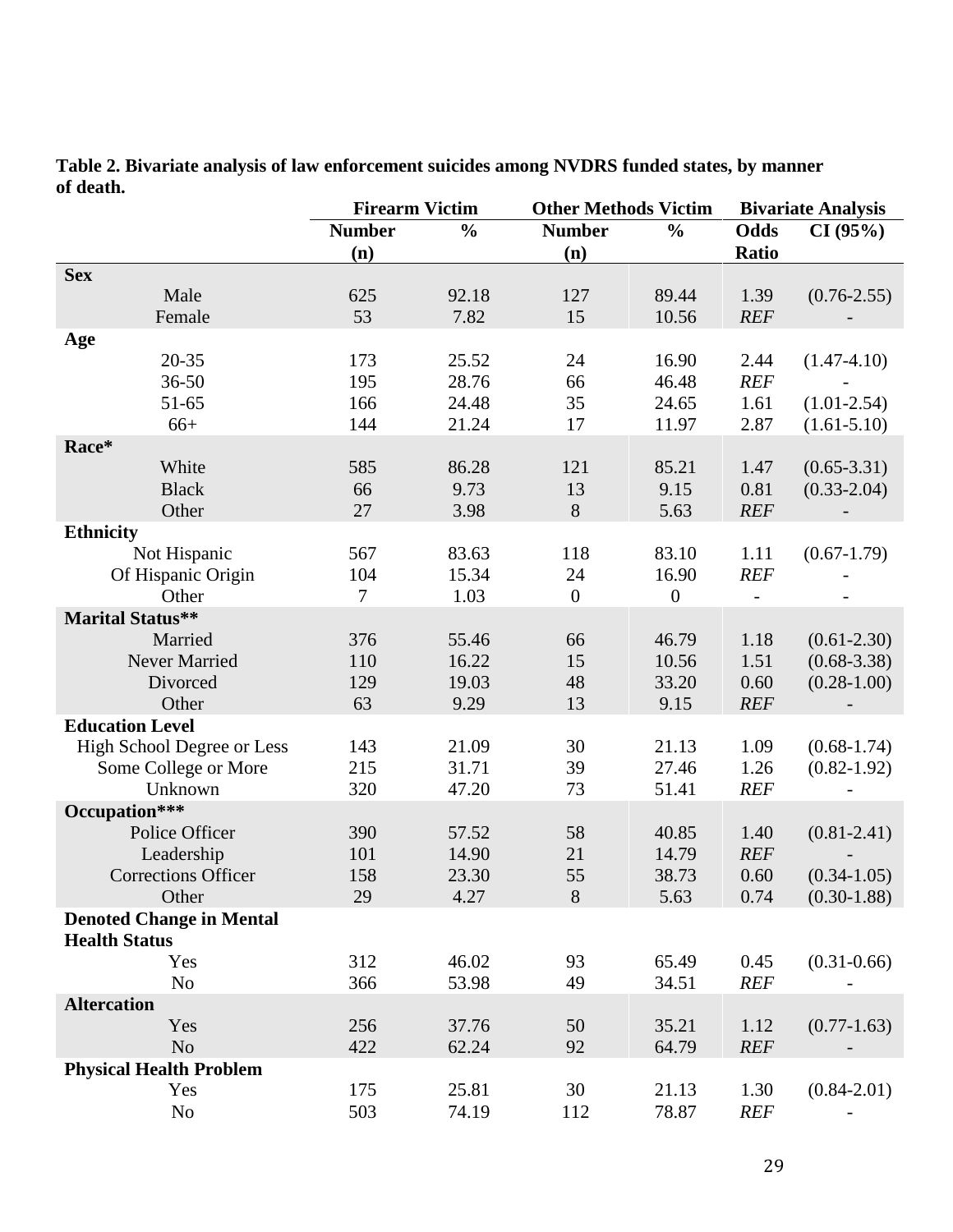#### *Continued*

| <b>Firearm Legislation Score</b> |             |       |                |       |            |                 |
|----------------------------------|-------------|-------|----------------|-------|------------|-----------------|
|                                  | 272         | 40.12 | 42             | 29.58 | 1.12       | $(0.64-1.96)$   |
|                                  | 79          | 11.65 | 11             | 7.75  | 1.24       | $(0.57 - 2.70)$ |
|                                  | 40          | 5.90  | 9              | 6.34  | 0.77       | $(0.33 - 1.81)$ |
| $\boldsymbol{4}$                 | 47          | 6.93  | 18             | 12.68 | 0.45       | $(0.22 - 0.92)$ |
|                                  | 50          | 7.37  | 17             | 11.97 | 0.51       | $(0.25 - 1.04)$ |
|                                  | $\mathbf Q$ | 1.33  | $\overline{2}$ | 1.41  | 0.78       | $(0.16 - 3.85)$ |
|                                  | 54          | 7.96  | 21             | 14.79 | 0.45       | $(0.23 - 0.88)$ |
| 10                               | 127         | 18.73 | 22             | 15.49 | <b>REF</b> |                 |
|                                  |             |       |                |       |            |                 |

**Table 2. Bivariate analysis of law enforcement suicides among NVDRS-funded states, by manner of death.**

*\*Race category "other" includes Pacific Islander, Asian, Unknown and Unspecified.*

*\*\*Marital Status category "other" includes Single unless otherwise noted, Widowed, Married but separated and unknown.*

*\*\*\*Occupation category "other" includes military officers, retired/suspended/disabled/unemployed individuals, and administrative members.*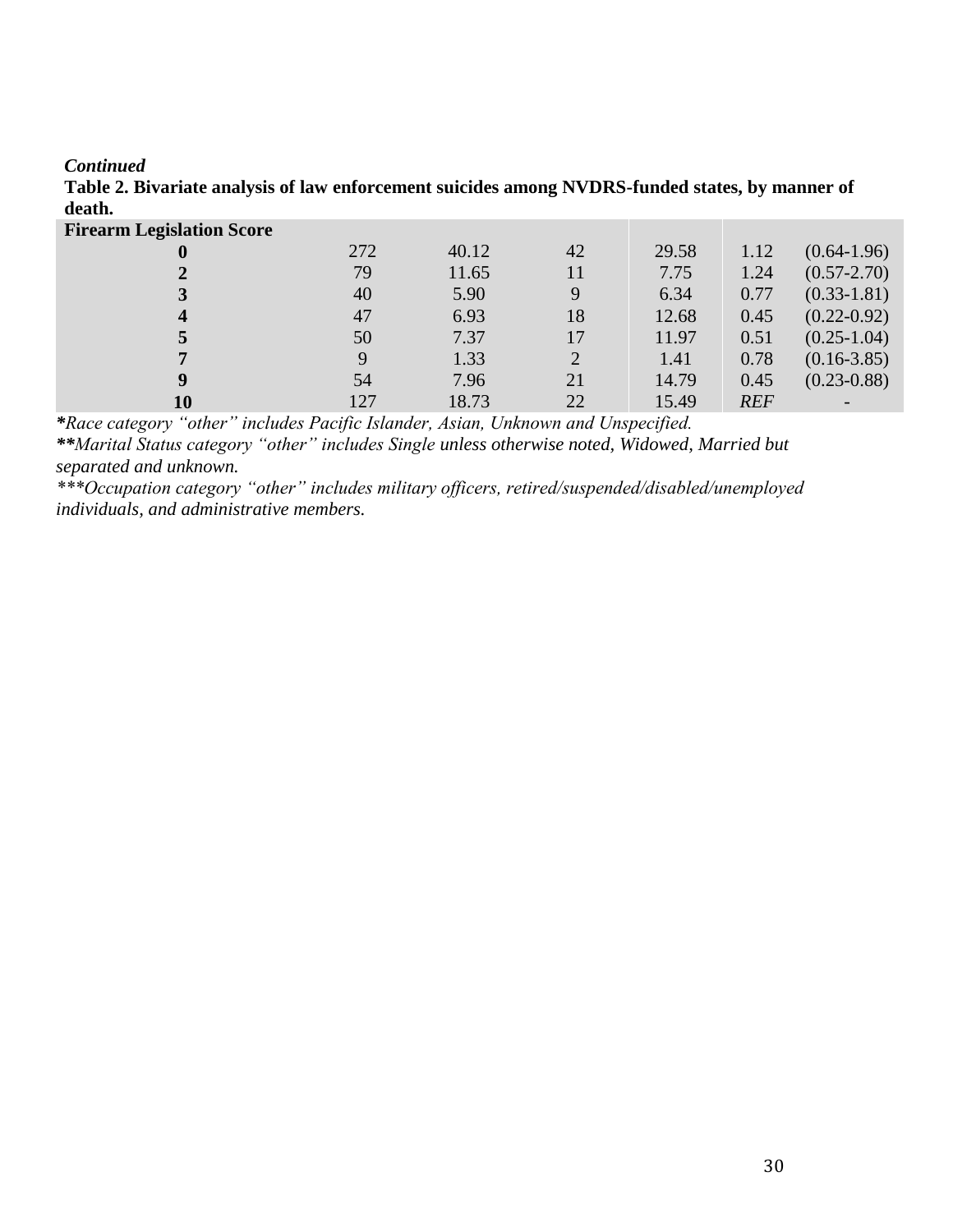|                                  | AOR        | 95% CI          | p-Value |
|----------------------------------|------------|-----------------|---------|
| Age                              |            |                 |         |
| $20 - 35$                        | 1.93       | $(1.12 - 3.34)$ | 0.02    |
| $36 - 50$                        | <b>REF</b> |                 |         |
| $51 - 65$                        | 1.64       | $(1.01-2.66)$   | 0.05    |
| $66+$                            | 2.61       | $(1.41 - 4.86)$ | 0.002   |
| <b>Marital Status</b>            |            |                 |         |
| Married                          | 1.51       | $(0.75 - 3.04)$ | 0.25    |
| <b>Never Married</b>             | 2.10       | $(0.88 - 5.18)$ | 0.09    |
| Divorced                         | 0.75       | $(0.36 - 1.56)$ | 0.43    |
| Other                            | <b>REF</b> |                 |         |
| Occupation                       |            |                 |         |
| Leadership                       | <b>REF</b> |                 |         |
| Police Officer                   | 1.31       | $(0.74 - 2.31)$ | 0.36    |
| <b>Corrections Officer</b>       | 0.56       | $(0.31 - 1.02)$ | 0.58    |
| Other                            | 0.58       | $(0.21 - 1.61)$ | 0.29    |
| <b>Denoted Change in</b>         |            |                 |         |
| <b>Mental Health Status</b>      |            |                 |         |
| Yes                              | 0.46       | $(0.31 - 0.69)$ | 0.0001  |
| N <sub>o</sub>                   | <b>REF</b> |                 |         |
| <b>Firearm Legislation Score</b> |            |                 |         |
| $\boldsymbol{0}$                 | 1.83       | $(1.12 - 3.00)$ | 0.02    |
| $\overline{2}$                   | 1.40       | $(0.77 - 2.53)$ | 0.27    |
| $\overline{3}$                   | 0.93       | $(0.38 - 2.28)$ | 0.87    |
| $\overline{4}$                   | 0.89       | $(0.44 - 1.76)$ | 0.75    |
| 5                                | 1.27       | $(0.55 - 2.94)$ | 0.58    |
| $\overline{7}$                   | 1.05       | $(0.19 - 5.82)$ | 0.96    |
| 9                                | 1.45       | $(0.27 - 7.81)$ | 0.67    |
| 10                               | <b>REF</b> |                 |         |

**Table 3. Multivariable logistic regression of risk factors for law enforcement suicides across NVDRS states.**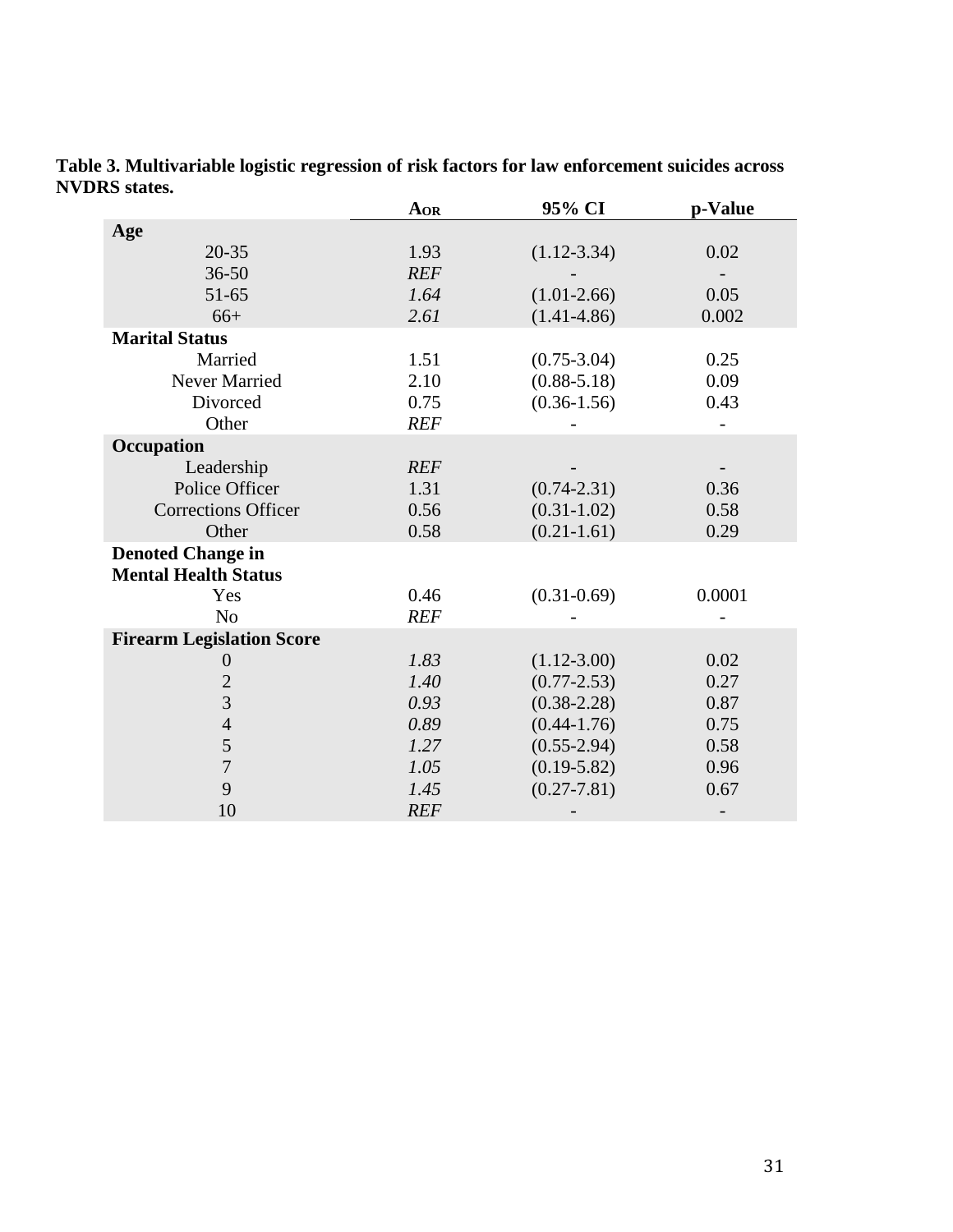|                                     | <b>Bivariate Analysis</b> |                 |            | <b>Multivariable Analysis</b> |         |
|-------------------------------------|---------------------------|-----------------|------------|-------------------------------|---------|
|                                     | <b>OR</b>                 | 95% CI          | AOR        | 95% CI                        | p-Value |
| Age                                 |                           |                 |            |                               |         |
| $20 - 35$                           | 2.44                      | $(1.47 - 4.10)$ | 1.93       | $(1.12 - 3.34)$               | 0.02    |
| $35 - 50$                           | <b>REF</b>                |                 | <b>REF</b> |                               |         |
| $51 - 65$                           | 1.61                      | $(1.01 - 2.54)$ | 1.64       | $(1.01-2.66)$                 | 0.05    |
| $66+$                               | 2.87                      | $(1.61 - 5.10)$ | 2.61       | $(1.41 - 4.86)$               | 0.002   |
| <b>Marital Status</b>               |                           |                 |            |                               |         |
| Married                             | 1.18                      | $(0.61 - 2.30)$ | 1.51       | $(0.75 - 3.04)$               | 0.25    |
| Never Married                       | 1.51                      | $(0.68 - 3.38)$ | 2.10       | $(0.88 - 5.18)$               | 0.09    |
| Divorced                            | 0.60                      | $(0.28 - 1.00)$ | 0.75       | $(0.36 - 1.56)$               | 0.43    |
| Other                               | <b>REF</b>                |                 | <b>REF</b> |                               |         |
| Occupation                          |                           |                 |            |                               |         |
| Leadership                          | <b>REF</b>                |                 | <b>REF</b> |                               |         |
| Police Officer                      | 1.40                      | $(0.81 - 2.41)$ | 1.31       | $(0.74 - 2.31)$               | 0.36    |
| <b>Corrections Officer</b>          | 0.60                      | $(0.34 - 1.05)$ | 0.56       | $(0.31 - 1.02)$               | 0.58    |
| Other                               | 0.74                      | $(0.30 - 1.88)$ | 0.58       | $(0.21 - 1.61)$               | 0.29    |
| <b>Denoted Mental Health Status</b> |                           |                 |            |                               |         |
| Yes                                 | 0.45                      | $(0.31 - 0.66)$ | 0.46       | $(0.31 - 0.69)$               | 0.0001  |
| N <sub>o</sub>                      | <b>REF</b>                |                 | <b>REF</b> |                               |         |
| <b>Firearm Legislation Score</b>    |                           |                 |            |                               |         |
| $\overline{0}$                      | 1.12                      | $(0.64 - 1.96)$ | 1.83       | $(1.12 - 3.00)$               | 0.02    |
| $\overline{2}$                      | 1.24                      | $(0.57 - 2.70)$ | 1.40       | $(0.77 - 2.53)$               | 0.27    |
| $\overline{3}$                      | 0.77                      | $(0.33 - 1.81)$ | 0.93       | $(0.38 - 2.28)$               | 0.87    |
| $\overline{4}$                      | 0.45                      | $(0.22 - 0.92)$ | 0.89       | $(0.44 - 1.76)$               | 0.75    |
| 5                                   | 0.51                      | $(0.25 - 1.04)$ | 1.27       | $(0.55 - 2.94)$               | 0.58    |
| $\overline{7}$                      | 0.78                      | $(0.16 - 3.85)$ | 1.05       | $(0.19 - 5.82)$               | 0.96    |
| 9                                   | 0.45                      | $(0.23 - 0.88)$ | 1.45       | $(0.27 - 7.81)$               | 0.67    |
| 10                                  | <b>REF</b>                |                 | <b>REF</b> |                               |         |

**Table 4. Visual assessment tool for potential identification of confounding among variables used in the final logistic regression model.**